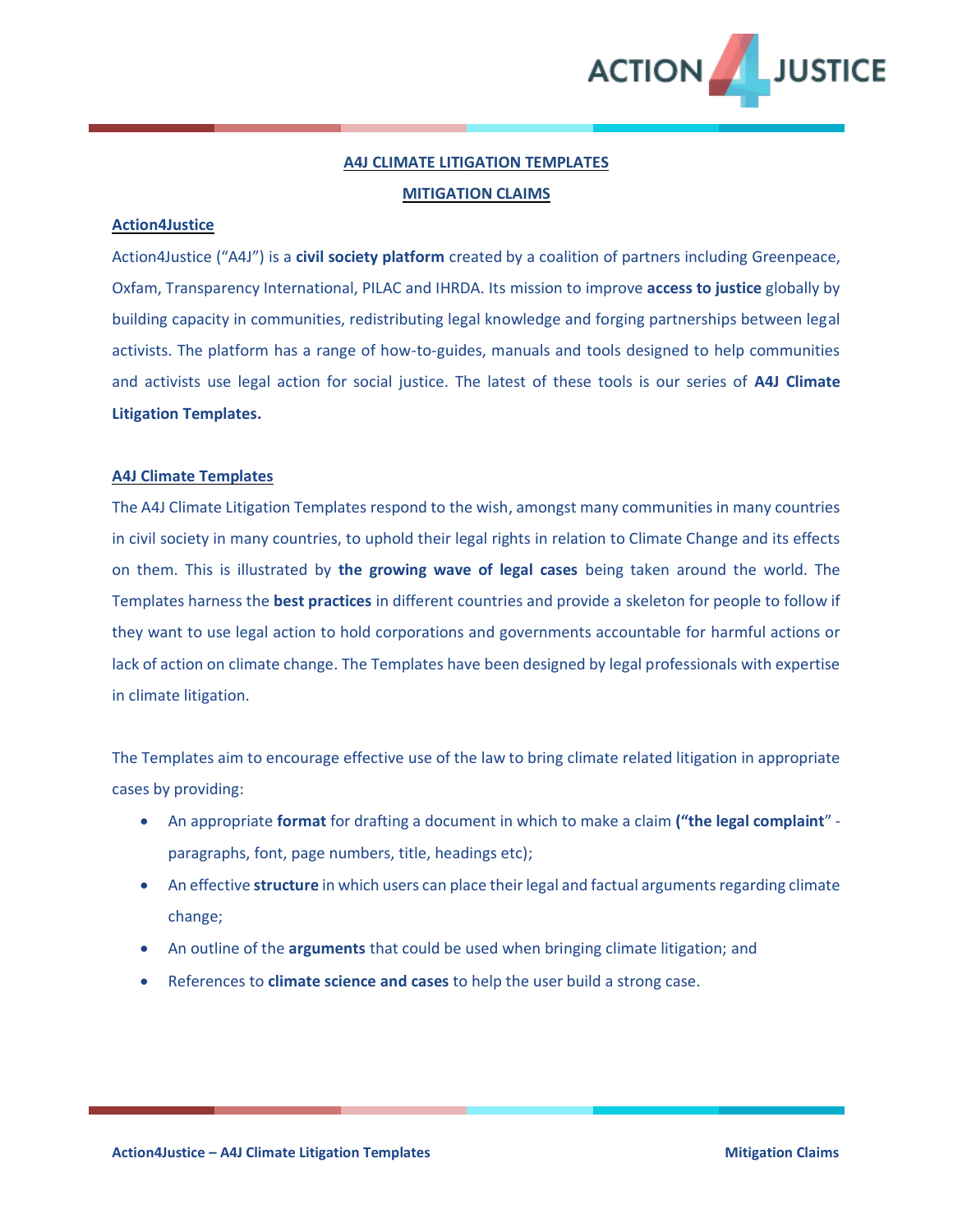While your complaint needs to be different depending on what country you are taking a legal case, the Templates provide useful general tips and guidance to get you started if you are thinking about using legal action for climate justice.

#### **Mitigation Claims**

The **A4J Mitigation Claims Template** concerns legal cases brought against governments of countries who have significantly contributed to emissions causing climate change and are accused of failing to take sufficient action to reduce their GHG emissions (i.e. to take mitigation measures). These cases are typically brought against industrialised countries (e.g. USA, Germany, Argentina etc) who are responsible for a large proportion of global GHG emissions.

Many cases have been brought against governments in the last decade, including:

- *Urgenda v The Netherlands*: A human rights case brought by an environmental group in the Netherlands against The Netherlands for not reducing their GHG emissions in line with the 2-° target. The case was successful, and the court found that the government's failure to reduce GHGs sufficiently violated the rights to life and private life, ordering the government to take action to reduce Netherlands GHGs immediately.
- *Maria Khan v Pakistan*: Case brought against the government by a woman in rural Pakistan. She is arguing the government's failure to reduce its GHG emissions violates her constitutional rights to life, dignity and a healthy environment.
- *Thompson v Minister for Climate Change***:** A girl from New Zealand brought a case against a government body for setting too low a GHG reduction target. The court held that the target breached the NZ Climate Change Response Act.

The A4J Template extracts key tips, lessons and arguments from these cases, and others, that can be used to draft **complaints** in future cases (in some countries these documents are called pleadings, pleas, particulars of claim, points of claim or petitions). This is where the "**Claimant**" (the person bringing the case – in some countries this is called the plaintiff or complainant) argues that the "**Defendant**" (the government or public body that it is being brought against) has broken the law.

This complaint forms the basis of your case. It does not need to anticipate or "pre-empt" the defences the Defendant will use. It sets out your arguments which the Defendant will have to respond to before the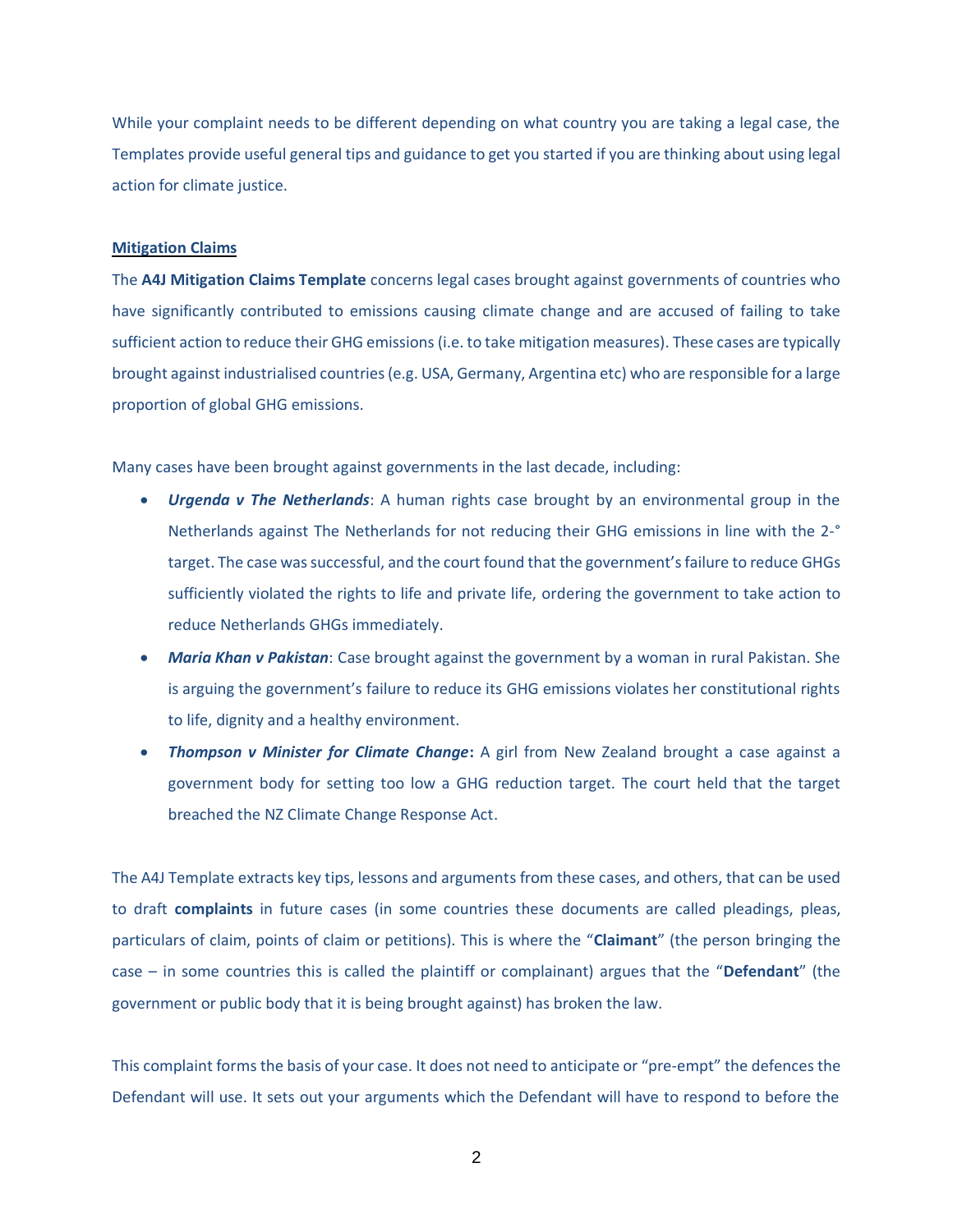case goes to court. However, it is important to note that litigation can only be successful if factual and legal grounds exist for bringing a claim. For example, the fact that you have suffered climate-related loss and damage, together with the fact that you think that your government's action on climate change is insufficient, will not in itself enable successful action to be brought. Many of the cases which have been brought have not succeeded and their cases have been dismissed. You will not be able to judge the prospects of success in bringing a case simply by looking at this template. You will need legal advice in the place where you are to assess whether such a claim is appropriate.

These cases involve **"grounds"** for arguing the law has been broken. Common grounds include **constitutional and human rights**, **public law principles** (e.g. irrationality) and **climate change/environmental legislation**. These different claims can be broadly described as **"public law claims".** To bring a successful climate case under public law, you may need to:

- **1.** Prove that you have the court has jurisdiction (i.e. the power to hear the case)'
- **2.** Prove that you have **standing** (the right to bring a claim) because of either your location, the way you have been affected by climate change, or your status as an organization;
- **3.** Prove that the claim is **justiciable**, involving a legal question rather than a political question which infringes the separation of powers;
- **4.** Base your arguments in reliable **climate science** that demonstrates the causes and impacts of climate change (global, national and personal impacts);
- **5.** Have **evidence** of the defendant's contribution to climate change (e.g. the GHG emissions of the country);
- **6.** Make strong **legal arguments** based on relevant legal principles; and
- **7.** Outline the **remedy** or outcome you want to get if you win (e.g. an order to do something or stop doing something).

#### **Further Considerations**

The A4J Mitigation Claim Template gives you useful tips and guidance. However, in every successful case, you have to **adapt your arguments to the country** you are from/taking a case in.

This means you will have to research:

• The procedure you need to follow to bring a case (including time limits for different steps of the case);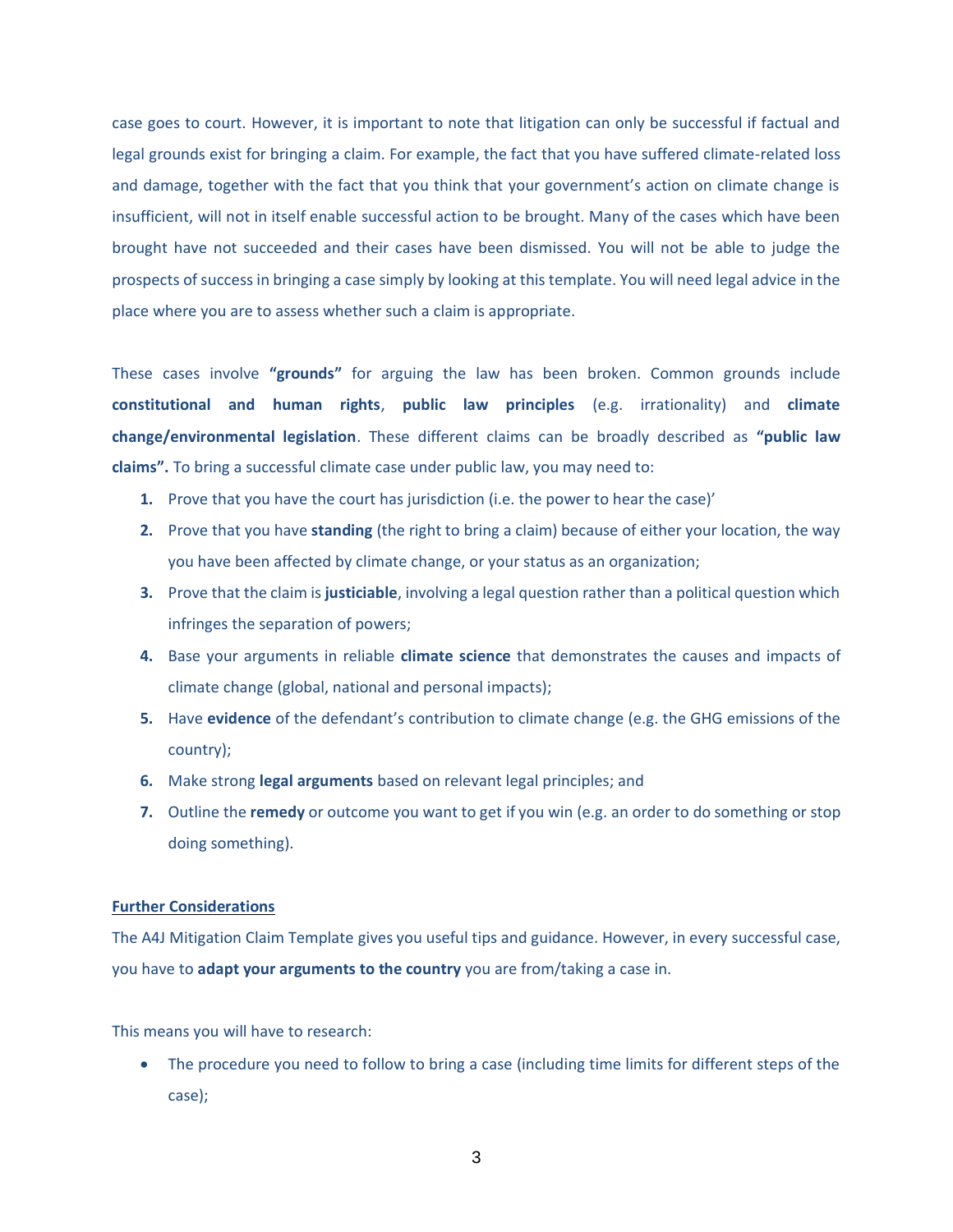- The law on jurisdiction and standing in your country;
- The substantive law (e.g. constitution, human rights law and environmental laws), their elements and key cases that support or undermine your case; and
- The remedies courts in your country are able to give.

You will also need to consider **practical issues**, such as:

- How you can fund your case;
- How you can gather evidence;
- Where you can get legal support;
- How you can enforce a court order if you win; and
- Threats that you may face in retaliation for bringing climate litigation.

The **[A4J platform](https://action4justice.org/)** can help you answer these questions but you will need legal advice in your country. We hope the A4J Mitigation Claims Template can help you hold your government accountable for and secure climate justice for your community.

#### **Disclaimer**

*The information within this template and all its material, including the pages to which it links ("content"), are for general information purposes only, prepared as a service to the public. The content is not intended for and does not constitute legal advice under any laws. The content may not reflect the current law in the Reader's jurisdiction. Readers should not rely upon the information of this website as a substitute for legal advice on any subject matter. No Reader should act or refrain from acting based on the content of this*  website without seeking appropriate legal counsel in the relevant jurisdiction. There is no attorney-client *privilege created between the Authors of the content and the Readers of this website. The opinions presented here are those of the Authors alone and may not reflect the opinions of the supporter organisations or any individual attorney.*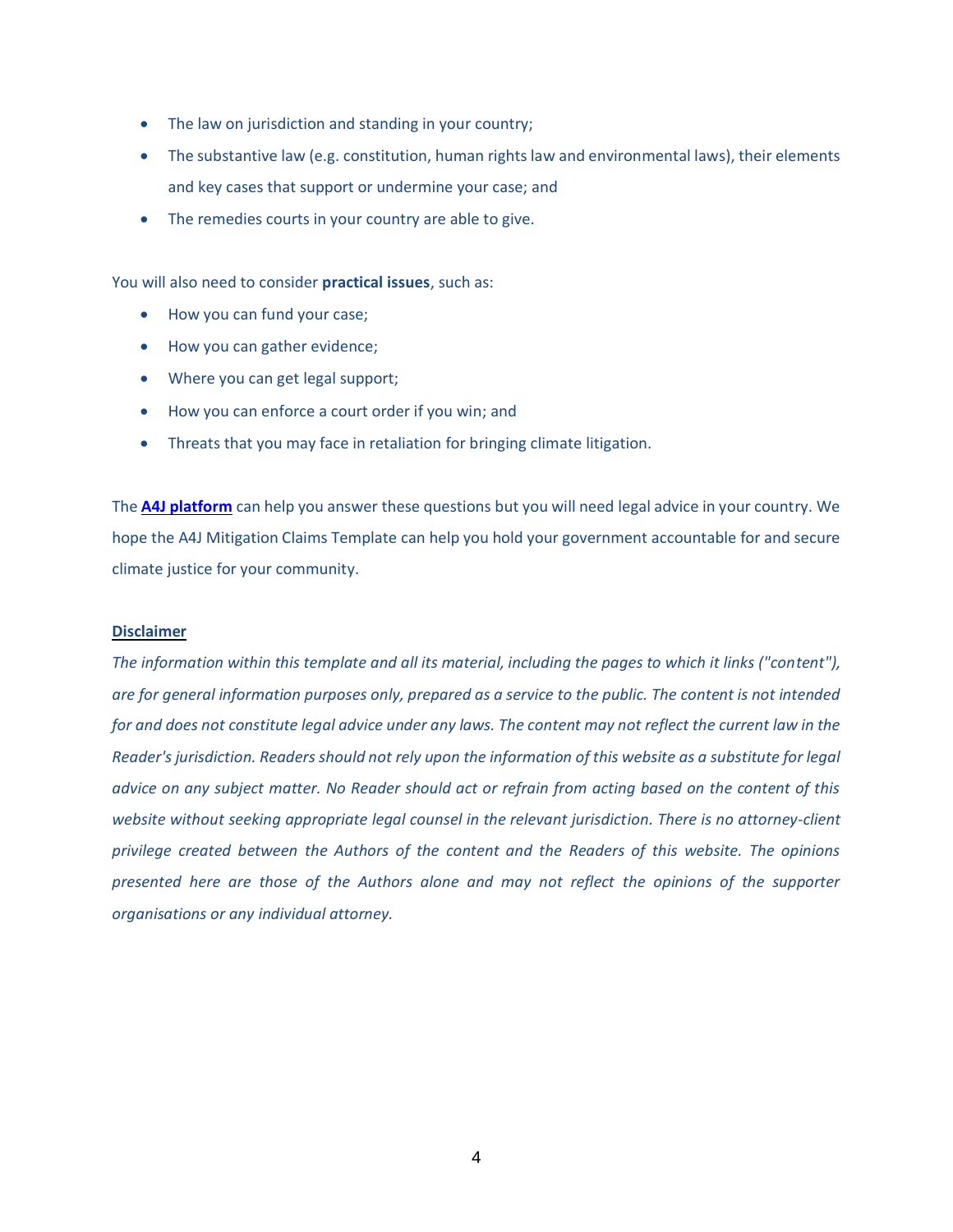# [COURT NAME]

# BETWEEN:

[Case Reference Number]

Claimant

[CLAIMANT NAME] and

[DEFENDANT NAME]

Defendant

COMPLAINT OF THE CLAIMANT

# **TABLE OF CONTENTS**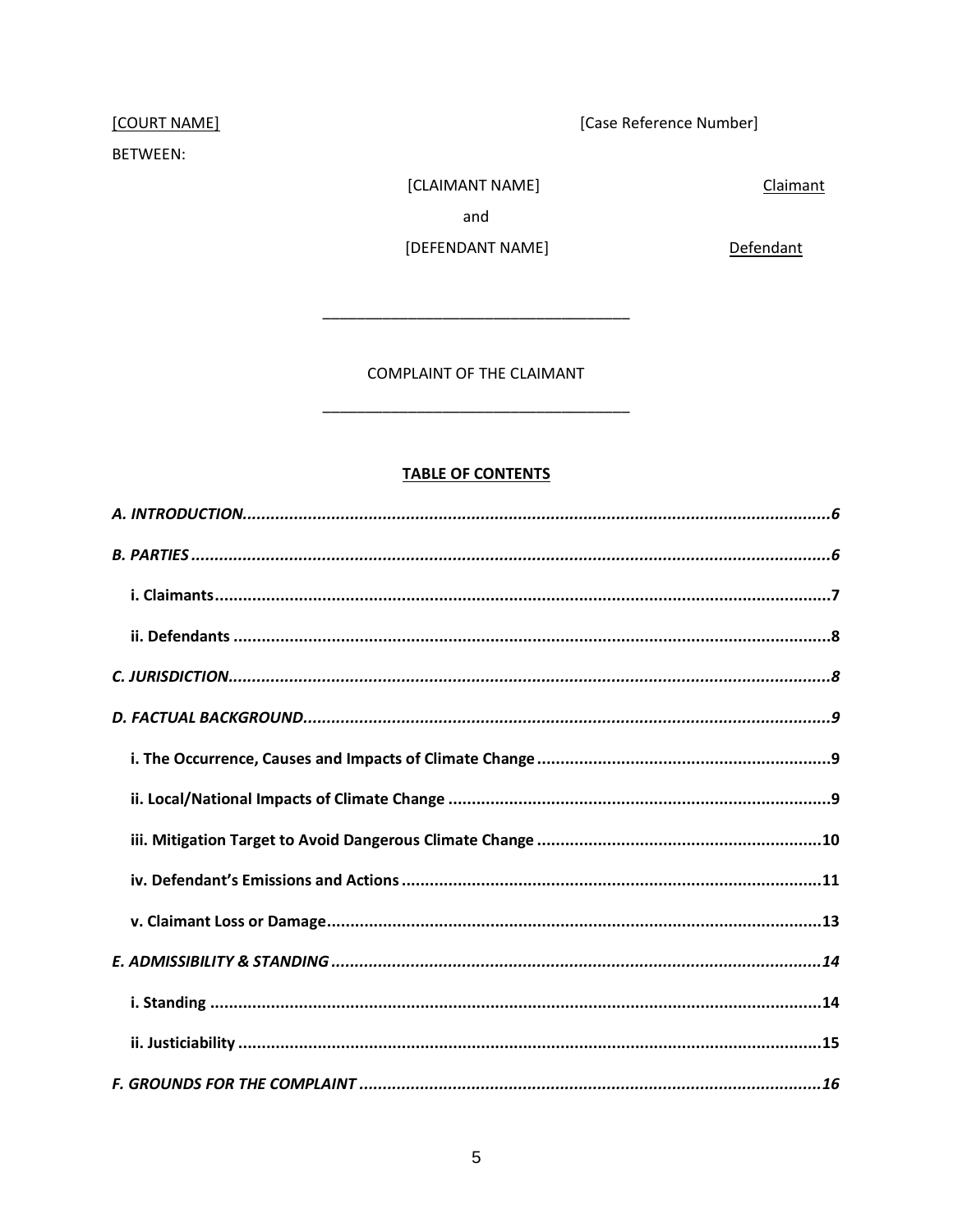# A. INTRODUCTION

<span id="page-5-0"></span>1. The introduction provides a summary of the claim. The introduction should provide an overview of the following:

- a. Who the Claimant(s) is;
- b. Who is Defendant(s) is;
- c. The occurrence, causes and impacts of climate change;
- d. The Defendant's contribution to climate change;
- e. The harm suffered by the Claimant;
- f. The grounds for which you are claiming the Defendant has broken the law (you do not need to state your reasons for making this assertion in the introduction); and
- g. The relief or remedies that the Claimant seeks.

# **Examples:**

- Paragraphs 1-16 of the Statement of Facts and Grounds in *[Plan B Earth and Others v Secretary of State](http://blogs2.law.columbia.edu/climate-change-litigation/wp-content/uploads/sites/16/non-us-case-documents/2017/20171207_Claim-No.-CO162018_points-of-claim.pdf)  [for Business and Energy and Industrial Strategy and Another \[2018\] EWHC 1892 \(Admin\)](http://blogs2.law.columbia.edu/climate-change-litigation/wp-content/uploads/sites/16/non-us-case-documents/2017/20171207_Claim-No.-CO162018_points-of-claim.pdf)* (UK);
- Paragraphs 1-8 of the Request in *[Union of Swiss Senior Women for Climate Protection v Swiss Federal](https://klimaseniorinnen.ch/wp-content/uploads/2017/05/request_KlimaSeniorinnen.pdf)  [Council and Others \(2018\) A-2992/2017](https://klimaseniorinnen.ch/wp-content/uploads/2017/05/request_KlimaSeniorinnen.pdf)* (Switzerland); and
- Paragraphs 1-32 of the Complaint in *[Sacchi and others v Argentina, Brazil, France, Germany and Turkey](https://childrenvsclimatecrisis.org/wp-content/uploads/2019/09/2019.09.23-CRC-communication-Sacchi-et-al-v.-Argentina-et-al-2.pdf)  [\(2019\)](https://childrenvsclimatecrisis.org/wp-content/uploads/2019/09/2019.09.23-CRC-communication-Sacchi-et-al-v.-Argentina-et-al-2.pdf)* (UN Committee on Rights of the Child).

# B. PARTIES

<span id="page-5-1"></span>2. This section provides details on the claimants and the defendants in the case. This can be important information to establish the admissibility of the claim (see **section E**).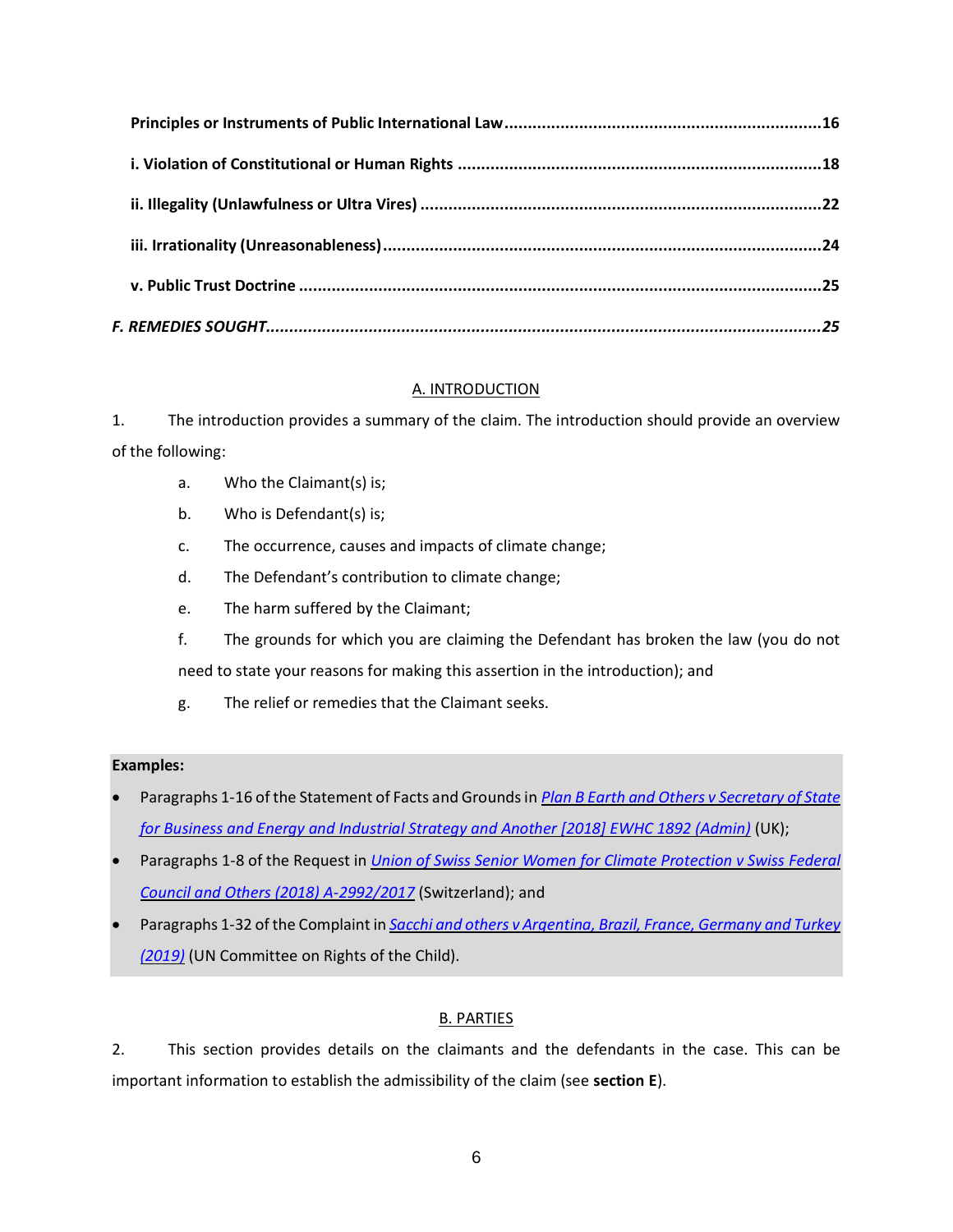### <span id="page-6-0"></span>**i. Claimants**

### *Individuals*

3. If the claimants are individuals, provide information regarding:

- a. Name;
- b. Citizenship and residence, particularly if location is vulnerable to climate change impacts (e.g. islands, exposure to floods and forest fires, coastal areas etc);
- c. Characteristics if relevant to climate change impacts (e.g. age (youth/elderly), disabilities, ethnicity or membership of an indigenous group);
- d. Occupation and way of life if relevant to climate change impacts (e.g. farming, fishing etc);
- e. Property that the Claimant owns if this has been impacted by climate change;
- f. The way in which climate change has impacted them personally; and
- g. If there are multiple claimants, have a paragraph that links the Claimants together (e.g. by the fact they are all from the same place, have the same way of life or are affected by climate change in a similar way).

#### **Examples:**

- Paragraph 5 of the petition in *[Maria Khan et al v Federation of Pakistan \(No. 8960 of 2019\)](http://blogs2.law.columbia.edu/climate-change-litigation/wp-content/uploads/sites/16/non-us-case-documents/2019/20190214_No.-8960-of-2019_application.pdf)* (Pakistan);
- Paragraphs 16-90 of the complaint in *[Juliana et al v United States et al](https://static1.squarespace.com/static/571d109b04426270152febe0/t/57a35ac5ebbd1ac03847eece/1470323398409/YouthAmendedComplaintAgainstUS.pdf)* (USA); and
- Paragraph 18 of the statement of facts and grounds in *[Plan B Earth & Others v The Secretary of State](http://blogs2.law.columbia.edu/climate-change-litigation/wp-content/uploads/sites/16/non-us-case-documents/2017/20171207_Claim-No.-CO162018_points-of-claim.pdf)  [for Business, Energy and Industrial Strategy](http://blogs2.law.columbia.edu/climate-change-litigation/wp-content/uploads/sites/16/non-us-case-documents/2017/20171207_Claim-No.-CO162018_points-of-claim.pdf)* (UK).

#### *Organisations*

- 4. If the claimants are organisations, provide information on the following:
	- a. Name;
	- b. Legal status;
	- c. Membership;
	- d. Country of incorporation;
	- e. A brief history of the organisation;
	- f. The aims/mission of the organisation as stated in its constitution/articles of association; and
	- g. Activities of the organisation in relation to climate change.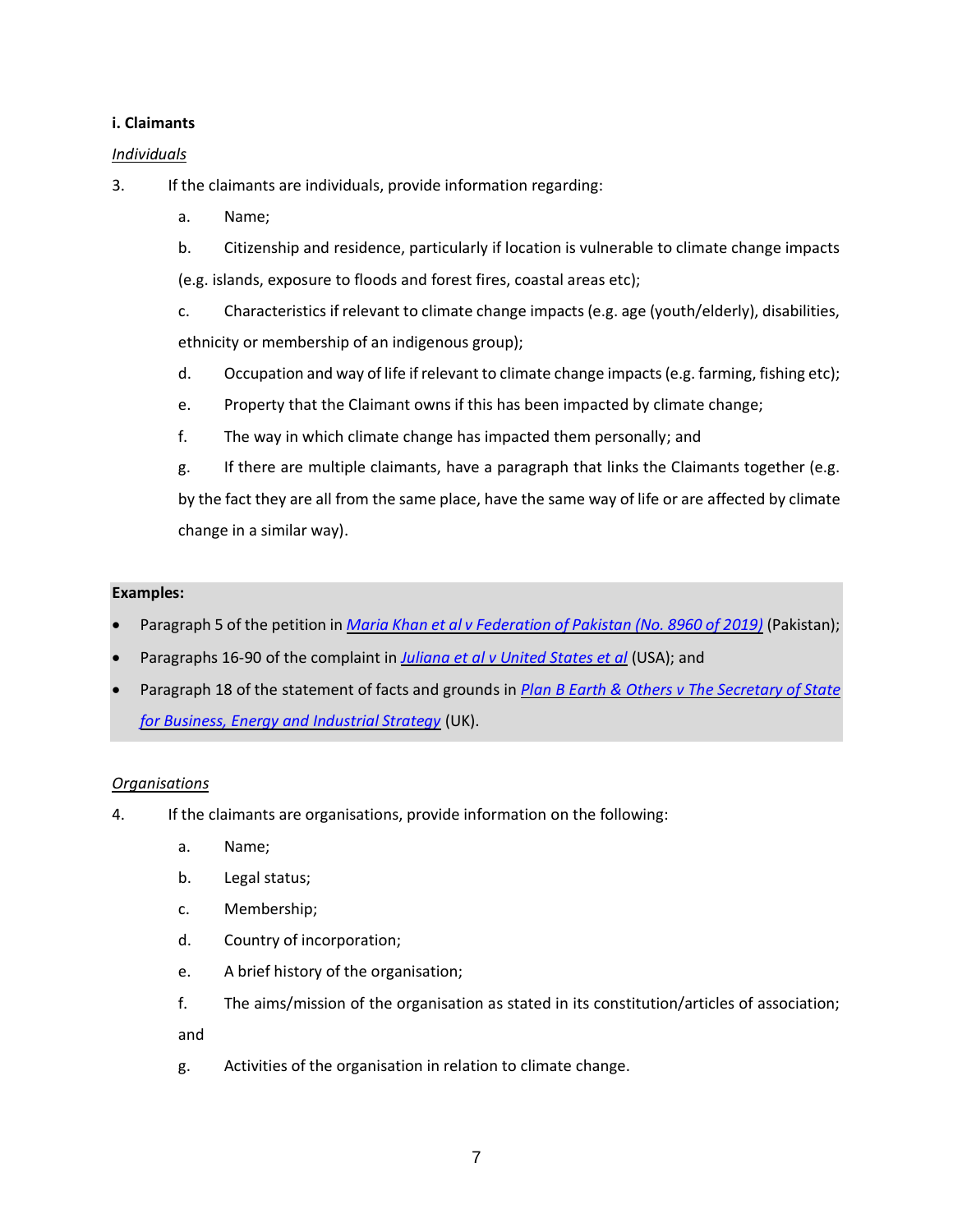### **Examples:**

- Paragraphs 91-95 of the complaint in *[Juliana et al v United States et al](https://static1.squarespace.com/static/571d109b04426270152febe0/t/57a35ac5ebbd1ac03847eece/1470323398409/YouthAmendedComplaintAgainstUS.pdf)* (USA); and
- Paragraph 17 of the statement of facts and grounds in *[Plan B Earth & Others v The Secretary of State](http://blogs2.law.columbia.edu/climate-change-litigation/wp-content/uploads/sites/16/non-us-case-documents/2017/20171207_Claim-No.-CO162018_points-of-claim.pdf)  [for Business, Energy and Industrial Strategy](http://blogs2.law.columbia.edu/climate-change-litigation/wp-content/uploads/sites/16/non-us-case-documents/2017/20171207_Claim-No.-CO162018_points-of-claim.pdf)* (UK).

### <span id="page-7-0"></span>**ii. Defendants**

- 5. Provide the following information about the government or public body you are suing:
	- a. Name;
	- b. The position of the Defendant within the government;
	- c. The responsibilities of the Defendant regarding climate change;
	- d. If there are multiple defendants, add a paragraph on the links between them (e.g. their shared responsibility to make/implement climate change policy in your country).

### **Example:**

- Paragraphs 6-10 of the petition in *[Maria Khan et al v Federation of Pakistan \(No. 8960 of 2019\)](http://blogs2.law.columbia.edu/climate-change-litigation/wp-content/uploads/sites/16/non-us-case-documents/2019/20190214_No.-8960-of-2019_application.pdf)* (Pakistan);
- Paragraphs 98-130 of the complaint in *[Juliana et al v United States et al](https://static1.squarespace.com/static/571d109b04426270152febe0/t/57a35ac5ebbd1ac03847eece/1470323398409/YouthAmendedComplaintAgainstUS.pdf)* (USA); and
- Paragraph 2 of the statement of claim in *[Thompson v The Minister for Climate Change Issues](http://blogs2.law.columbia.edu/climate-change-litigation/wp-content/uploads/sites/16/non-us-case-documents/2015/20151110_2017-NZHC-733_complaint-1.pdf)* [2017] [NZHC 733](http://blogs2.law.columbia.edu/climate-change-litigation/wp-content/uploads/sites/16/non-us-case-documents/2015/20151110_2017-NZHC-733_complaint-1.pdf) (New Zealand).

# C. JURISDICTION

<span id="page-7-1"></span>6. The court must have jurisdiction for you to bring a case. Jurisdiction relates to whether a court has the power to hear a case. To establish jurisdiction in a public law claim, you generally need to point to a provision in the constitution or another national law that gives the court power to hear the type of claim you are bringing.

- Paragraphs 13-15 of the complaint in *[Juliana et al v United States et al](https://static1.squarespace.com/static/571d109b04426270152febe0/t/57a35ac5ebbd1ac03847eece/1470323398409/YouthAmendedComplaintAgainstUS.pdf)* (USA);
- Paragraph 60 of the complaint in *[Sacchi and others v Argentina, Brazil, France, Germany and Turkey](https://childrenvsclimatecrisis.org/wp-content/uploads/2019/09/2019.09.23-CRC-communication-Sacchi-et-al-v.-Argentina-et-al-2.pdf)  [\(2019\)](https://childrenvsclimatecrisis.org/wp-content/uploads/2019/09/2019.09.23-CRC-communication-Sacchi-et-al-v.-Argentina-et-al-2.pdf)* (UN Committee on Rights of the Child); and
- Paragraph 14 of the Request in *[Union of Swiss Senior Women for Climate Protection v Swiss Federal](https://klimaseniorinnen.ch/wp-content/uploads/2017/05/request_KlimaSeniorinnen.pdf)  [Council and Others \(2018\) A-2992/2017](https://klimaseniorinnen.ch/wp-content/uploads/2017/05/request_KlimaSeniorinnen.pdf)* (Switzerland).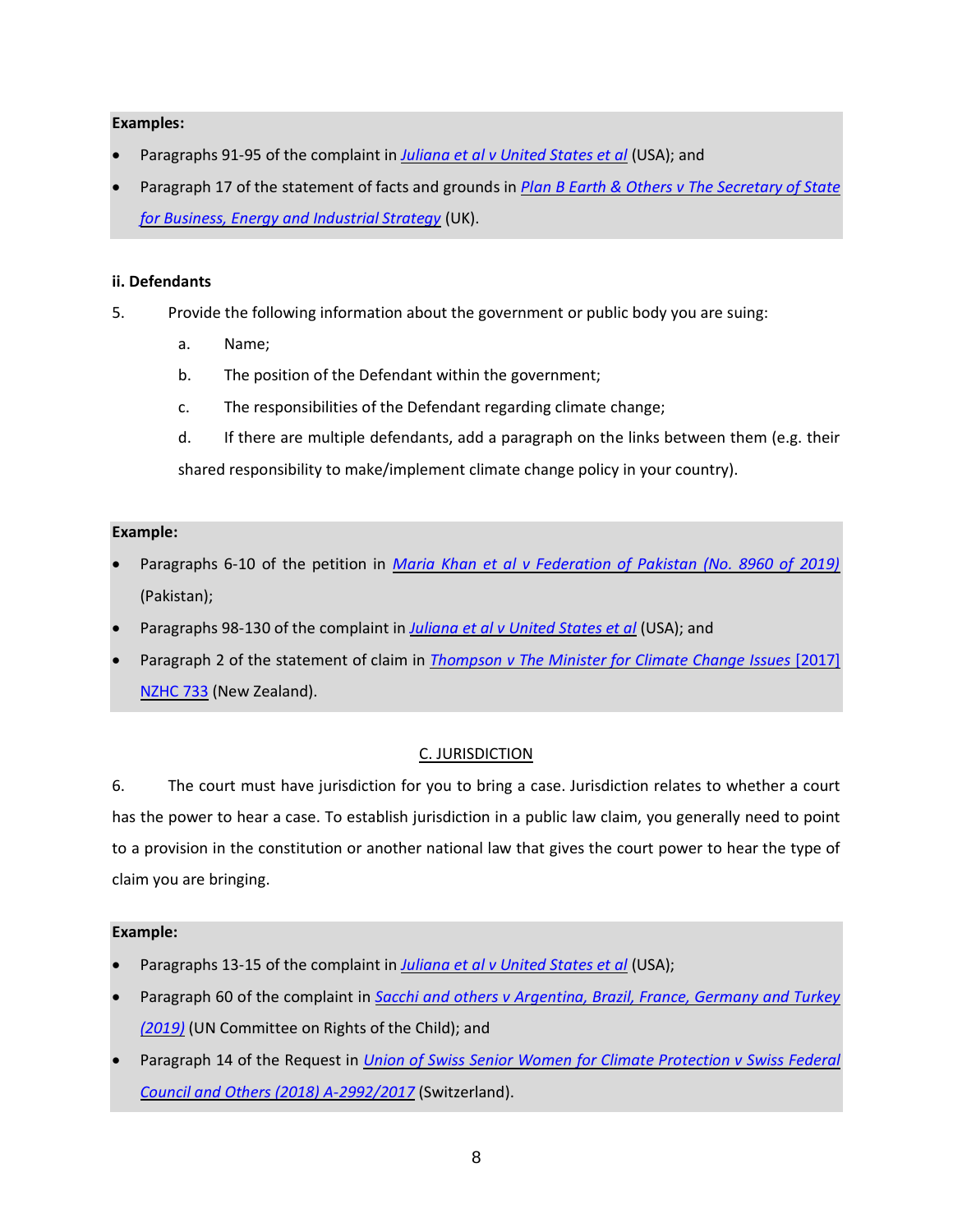### D. FACTUAL BACKGROUND

<span id="page-8-0"></span>7. This section details the facts and evidence that the complaint relies on.

### <span id="page-8-1"></span>**i. The Occurrence, Causes and Impacts of Climate Change**

8. Provide general facts regarding climate change which the rest of the claim will rely upon. The following facts need to be established:

a. The Earth is warming is at an unprecedented rate;

b. The warming of the Earth is caused by man-made GHG emissions (in particular, through the combustion of fossil fuels); and

c. The warming of the Earth has impacts, such as: sea level rises; extreme precipitation and flooding; ocean warming and acidification; heatwaves; forest/bushfires; droughts; loss of biodiversity; and storms.

9. The above assertions have to be based on reliable climate science, such as the IPCC Reports, studies by respected scientific institutions, international organisations and scientific journals.

10. The above can be reinforced by outlining the international political and legal consensus regarding climate change. This is demonstrated by the number of countries that have signed and ratified the United Nations Framework Convention on Climate Change and the Paris Agreement.

# **Examples:**

- Paragraphs 78-147 of the summons in *[Urgenda Foundation v Kingdom of the Netherlands](https://www.urgenda.nl/documents/FINAL-DRAFT-Translation-Summons-in-case-Urgenda-v-Dutch-State-v.25.06.10.pdf)* (2018) [ECLI:NL:GHDHA:2018:2610](https://www.urgenda.nl/documents/FINAL-DRAFT-Translation-Summons-in-case-Urgenda-v-Dutch-State-v.25.06.10.pdf) (Netherlands);
- Paragraphs 15-54 of the statement of claim in *[Thompson v The Minister for Climate Change Issues](http://blogs2.law.columbia.edu/climate-change-litigation/wp-content/uploads/sites/16/non-us-case-documents/2015/20151110_2017-NZHC-733_complaint-1.pdf)*  [\[2017\] NZHC 733](http://blogs2.law.columbia.edu/climate-change-litigation/wp-content/uploads/sites/16/non-us-case-documents/2015/20151110_2017-NZHC-733_complaint-1.pdf) (New Zealand); and
- Paragraphs 13-38 of the application in *[Armando Ferrao Carvalho and Others v The European](http://blogs2.law.columbia.edu/climate-change-litigation/wp-content/uploads/sites/16/non-us-case-documents/2018/20180524_Case-no.-T-33018_application-1.pdf)  [Parliament and the Council](http://blogs2.law.columbia.edu/climate-change-litigation/wp-content/uploads/sites/16/non-us-case-documents/2018/20180524_Case-no.-T-33018_application-1.pdf)* (2018) Case no T-330/18.

# <span id="page-8-2"></span>**ii. Local/National Impacts of Climate Change**

11. You then need to detail the impacts that climate change is having on the area the claimant lives (i.e. the country, region or community). The more specific the impacts can be demonstrated the better.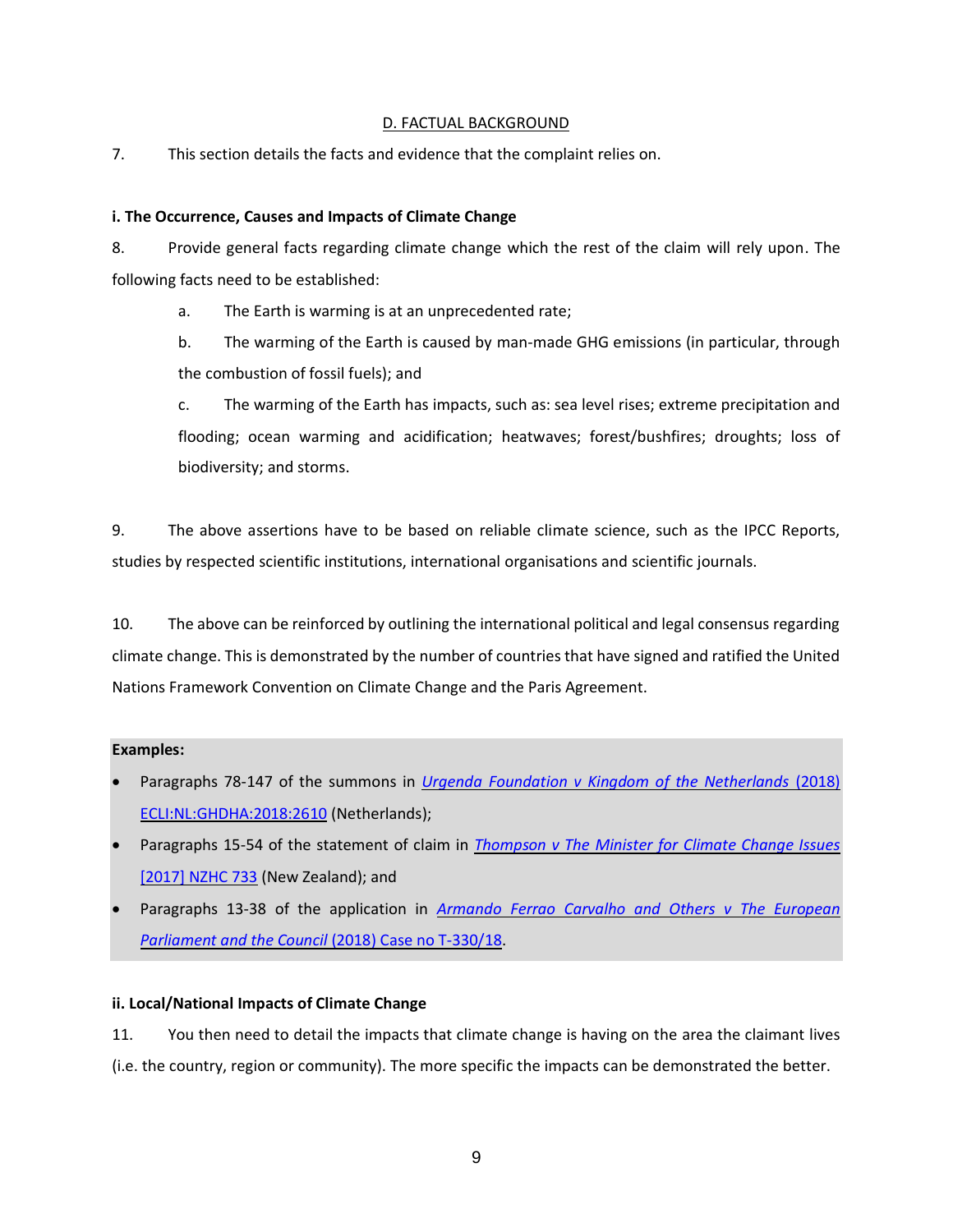12. Useful sources of evidence to demonstrate local climate impacts often include local attribution studies, reports by government bodies and regional organisations, and respected scientific studies.

### **Examples:**

- Paragraphs 126-128 of the summons in *[Urgenda Foundation v Kingdom of the Netherlands](https://www.urgenda.nl/documents/FINAL-DRAFT-Translation-Summons-in-case-Urgenda-v-Dutch-State-v.25.06.10.pdf)* (2018) [ECLI:NL:GHDHA:2018:2610](https://www.urgenda.nl/documents/FINAL-DRAFT-Translation-Summons-in-case-Urgenda-v-Dutch-State-v.25.06.10.pdf) (Netherlands);
- Paragraphs 23-25 of the Request in *[Union of Swiss Senior Women for Climate Protection v Swiss](https://klimaseniorinnen.ch/wp-content/uploads/2017/05/request_KlimaSeniorinnen.pdf)  [Federal Council and Others \(2018\) A-2992/2017](https://klimaseniorinnen.ch/wp-content/uploads/2017/05/request_KlimaSeniorinnen.pdf)* (Switzerland); and
- Paragraphs 231-255 of the complaint in *[Juliana et al v United States et al](https://static1.squarespace.com/static/571d109b04426270152febe0/t/57a35ac5ebbd1ac03847eece/1470323398409/YouthAmendedComplaintAgainstUS.pdf)* (USA).

# <span id="page-9-0"></span>**iii. Mitigation Target to Avoid Dangerous Climate Change**

13. You need to outline and justify a mitigation target for your State. This target is the minimum rate at which a State should reduce its GHG emissions over a certain period of time ("**the minimum appropriate mitigation target**"). The minimum appropriate mitigation target will be compared with the mitigation target the State has actually set ("**the proposed mitigation target**") and/or the target it will reach if its climate policy stays the same ("**the actual mitigation target**").

14. To calculate the minimum appropriate mitigation target, first, identify the maximum safe global temperature increase your claim will be based on. Different limits are used in the IPCC studies and the Paris Agreement. The main ones are:

a. **The 2° Limit**: The IPCC 4<sup>th</sup> Assessment Report set 2° as the maximum temperature increase to avoid dangerous climate change (the Paris Agreement sets the target of "*well below 2°*"); and

b. **The 1.5° Limit**: The more recent IPCC 1.5° Special Report sets 1.5° as the maximum temperature increase to avoid dangerous climate change. This has been accepted by many countries and the Paris Agreement states countries should pursue efforts to limit temperature rise to 1.5°.

Climate science and the current international consensus point in favour of the 1.5° limit. However, a key factor in choosing a target can be what mitigation target is set in your country's national law.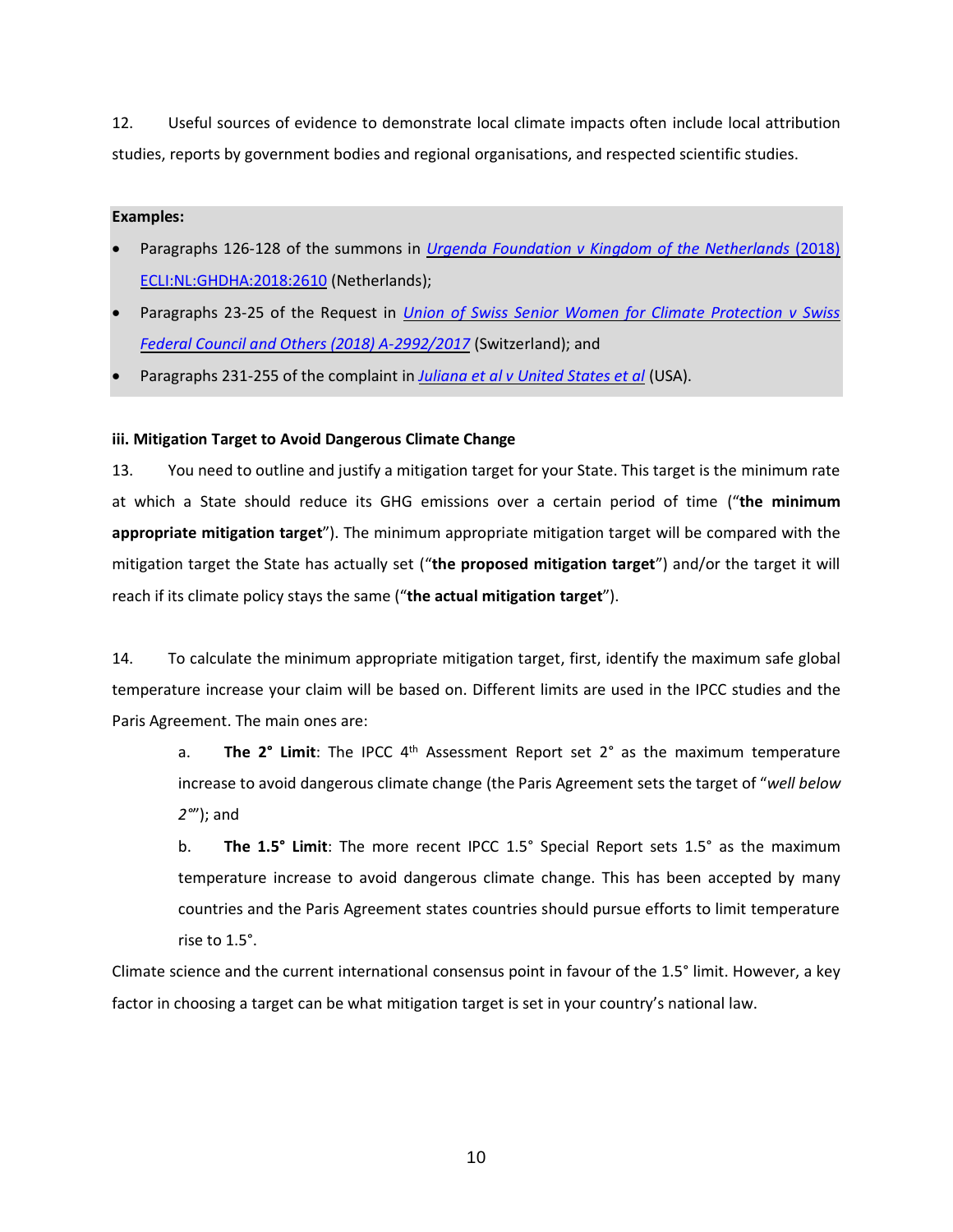15. Secondly, identify the minimum targets of GHG emission reduction that your country must follow to stay within the 2° or 1.5° limit. This will depend on: (1) the temperature limit you pick; (2) your country's level of development; and (3) any legal/political commitments your country has made. For example:

a. Where a 2° limit is picked, the IPCC 4<sup>th</sup> Assessment Report shows that industrialised countries must reduce their emissions by at least 50% below 1990 levels by 2030;

b. Where a 1.5° limit is picked, the IPCC 1.5° Special Report still maintains a minimum mitigation target of at least 50% by 2030 (depending on the pathway you choose);

c. If you live in a developing country, the mitigation target is likely to be lower; but

d. If your country has adopted a specific mitigation target in law or has committed to a mitigation target in policy (e.g. its INDCs under the Paris Agreement), these targets could be used against them in court.

### **Examples:**

- For an example concerning a developing country and a 2° temperature limit, see paragraphs 11-18 of the petition in *[Maria Khan et al v Federation of Pakistan \(No. 8960 of 2019\)](http://blogs2.law.columbia.edu/climate-change-litigation/wp-content/uploads/sites/16/non-us-case-documents/2019/20190214_No.-8960-of-2019_application.pdf)* (Pakistan);
- Paragraphs 59-70 of the statement of claim in *Thompson v The [Minister for Climate Change Issues](http://blogs2.law.columbia.edu/climate-change-litigation/wp-content/uploads/sites/16/non-us-case-documents/2015/20151110_2017-NZHC-733_complaint-1.pdf)*  [\[2017\] NZHC 733](http://blogs2.law.columbia.edu/climate-change-litigation/wp-content/uploads/sites/16/non-us-case-documents/2015/20151110_2017-NZHC-733_complaint-1.pdf) (New Zealand); and
- Paragraphs 34-46 of the Request in *[Union of Swiss Senior Women for Climate Protection v Swiss](https://klimaseniorinnen.ch/wp-content/uploads/2017/05/request_KlimaSeniorinnen.pdf)  [Federal Council and Others \(2018\) A-2992/2017](https://klimaseniorinnen.ch/wp-content/uploads/2017/05/request_KlimaSeniorinnen.pdf)* (Switzerland).

# <span id="page-10-0"></span>**iv. Defendants' Emissions and Actions**

16. The extent to which your country has contributed (and will likely continue to contribute) to climate change has to be demonstrated. This can be done by:

- a. Outlining the amount of GHG emissions that come from your country;
- b. Outlining the level of GHG reduction that your country has made; and

c. On the basis of current policy, outline statistics that project the level of GHG emissions your country will make by 2030 and/or 2050 (the actual mitigation target).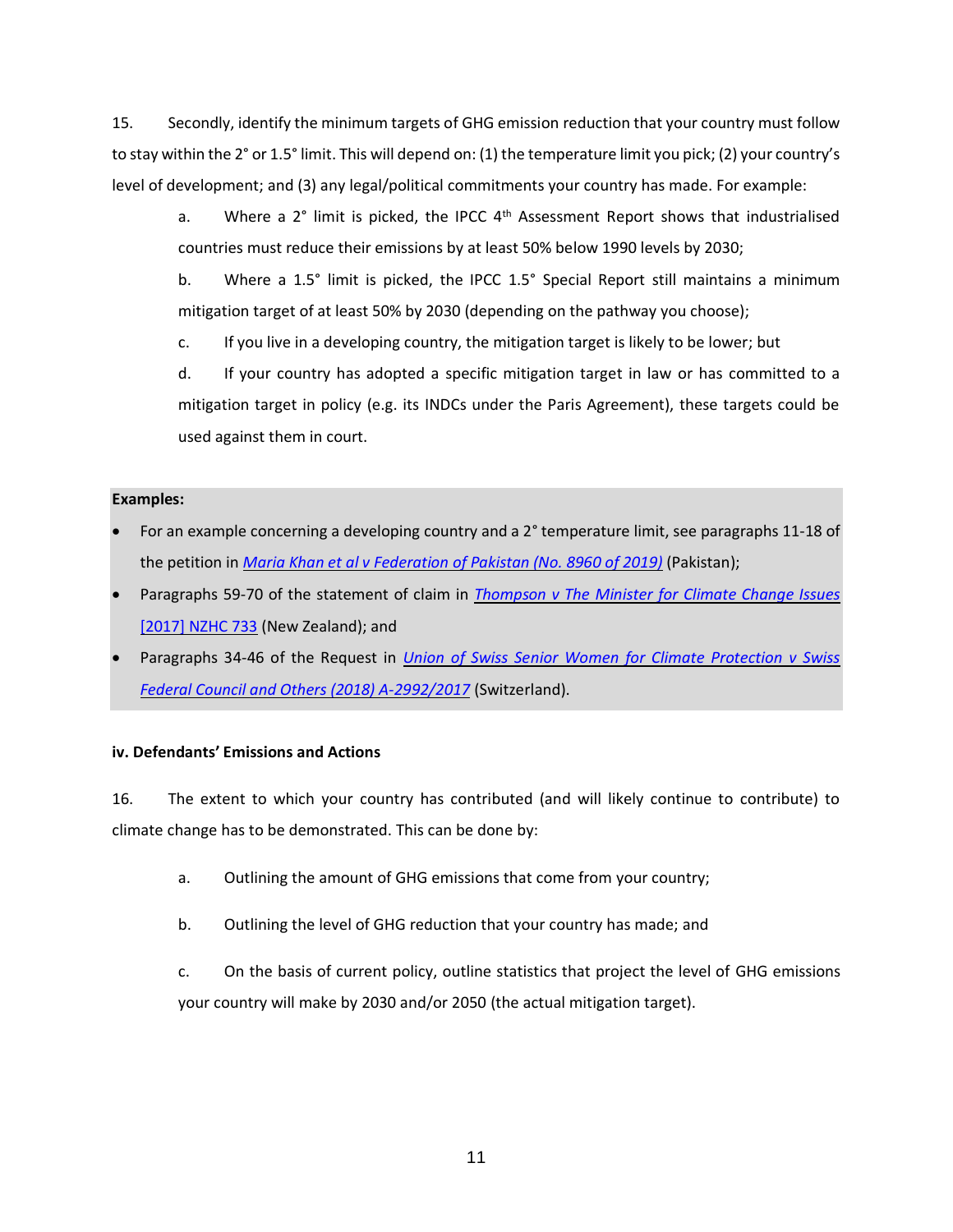17. These statistics need to be compared with the minimum appropriate mitigation target which you identified in **sub-section D(iii)**. This provides the basis of your argument that your government is not doing enough to prevent climate change. However, the fact that the target is not consistent with achieving Paris targets will not usually be enough in itself to challenge them.

# **Examples:**

- Paragraphs 335-383 of the summons in *[Urgenda Foundation v Kingdom of the Netherlands](https://www.urgenda.nl/documents/FINAL-DRAFT-Translation-Summons-in-case-Urgenda-v-Dutch-State-v.25.06.10.pdf)* (2018) [ECLI:NL:GHDHA:2018:2610](https://www.urgenda.nl/documents/FINAL-DRAFT-Translation-Summons-in-case-Urgenda-v-Dutch-State-v.25.06.10.pdf) (Netherlands);
- Paragraphs 61-82 of the Request in *[Union of Swiss Senior Women for Climate Protection v Swiss](https://klimaseniorinnen.ch/wp-content/uploads/2017/05/request_KlimaSeniorinnen.pdf)  [Federal Council and Others \(2018\) A-2992/2017](https://klimaseniorinnen.ch/wp-content/uploads/2017/05/request_KlimaSeniorinnen.pdf)* (Switzerland).

18. An alternative argument is that the proposed mitigation target that your government has set in national law or policy (e.g. INDCs) is inadequate. To make this argument, compare the proposed mitigation target with the minimum appropriate mitigation target (see **sub-section D(iii)**).

# **Examples:**

- Paragraphs 71-85 of the statement of claim in *[Thompson v The Minister for Climate Change](http://blogs2.law.columbia.edu/climate-change-litigation/wp-content/uploads/sites/16/non-us-case-documents/2015/20151110_2017-NZHC-733_complaint-1.pdf) Issues*  [\[2017\] NZHC 733](http://blogs2.law.columbia.edu/climate-change-litigation/wp-content/uploads/sites/16/non-us-case-documents/2015/20151110_2017-NZHC-733_complaint-1.pdf) (New Zealand); and
- Paragraphs 275-285 of the application in *[Armando Ferrao Carvalho and Others v The European](http://blogs2.law.columbia.edu/climate-change-litigation/wp-content/uploads/sites/16/non-us-case-documents/2018/20180524_Case-no.-T-33018_application-1.pdf)  [Parliament and the Council](http://blogs2.law.columbia.edu/climate-change-litigation/wp-content/uploads/sites/16/non-us-case-documents/2018/20180524_Case-no.-T-33018_application-1.pdf)* (2018) Case no T-330/18.

19. In one case, you can argue both that: (1) the proposed mitigation target is inadequate; and (2) the government's actual mitigation target is not aligned with its proposed mitigation target and/or the minimum appropriate mitigation target.

- Paragraphs 214-219 of the complaint in *[Sacchi and others v Argentina, Brazil, France, Germany and](https://childrenvsclimatecrisis.org/wp-content/uploads/2019/09/2019.09.23-CRC-communication-Sacchi-et-al-v.-Argentina-et-al-2.pdf)  [Turkey \(2019\)](https://childrenvsclimatecrisis.org/wp-content/uploads/2019/09/2019.09.23-CRC-communication-Sacchi-et-al-v.-Argentina-et-al-2.pdf)* (UN Committee on Rights of the Child); and
- Paragraphs 61-87 of the request in *[Union of Swiss Senior Women for Climate Protection v Swiss Federal](https://klimaseniorinnen.ch/wp-content/uploads/2017/05/request_KlimaSeniorinnen.pdf)  [Council and Others \(2018\) A-2992/2017](https://klimaseniorinnen.ch/wp-content/uploads/2017/05/request_KlimaSeniorinnen.pdf)* (Switzerland).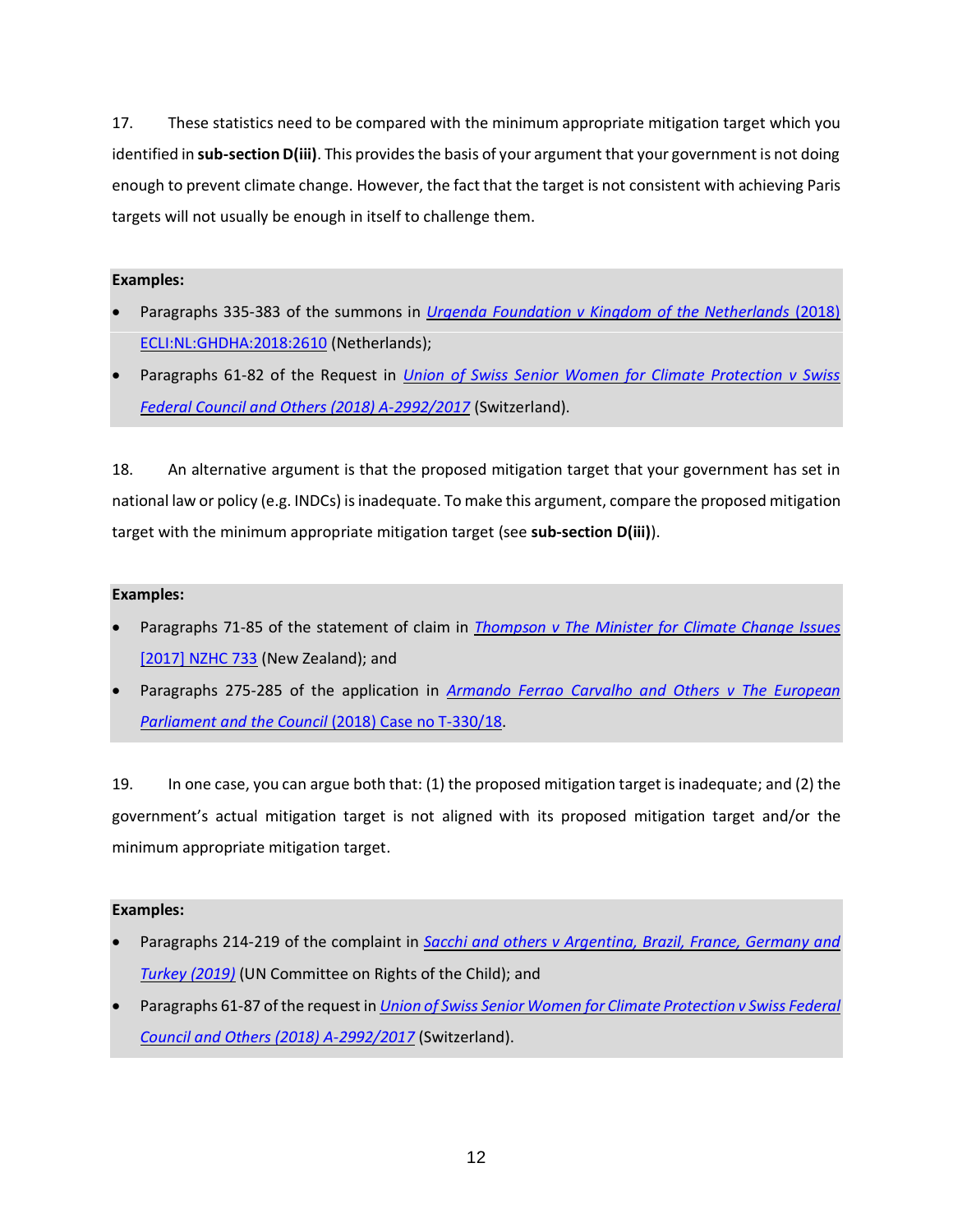#### <span id="page-12-0"></span>**v. Claimant Loss or Damage**

20. In cases where you are arguing an individual's rights have been violated, individual harm is required for standing, or where compensation is sought, the specific loss or damage the Claimant has suffered as a result of climate change needs to be detailed. This includes future impacts and threat of injury. This may include:

a. Property damage (e.g. extreme weather events such as forest fires, storms and floods that have endangered or destroyed the claimant's property);

b. Economic loss (e.g. sea level rises, drought, ocean acidification or loss of biodiversity which has affected the claimant's way of life/occupation); or

c. Personal injury: Extreme weather events or temperature changes that have affected the claimant's health or well-being.

21. The Claimant's injuries need to be consistent with and supported by the climate science outlined in **sub-section D(i)** and the local climate impacts outlined in **sub-section D(ii)**. In addition, the following evidence should be used to supplement this scientific basis (this can often be annexed to the complaint and can simply be referred to by name without going into detail here, or can be provided to the court at a later date):

a. Witness statements from persons (including the claimant) in the local community who have been affected by climate change impacts;

b. Photographs, videos and satellite images;

c. Environmental samples from the local area demonstrating environmental harm (e.g. ocean acidification);

d. Local scientific, university, NGO/CSO and government reports, and an expert witness which corroborates the harm claimed by witnesses; and

e. News reports of extreme weather events in the area.

- Paragraphs 25-27 of the petition in *[Maria Khan et al v Federation of Pakistan \(No. 8960 of 2019\)](http://blogs2.law.columbia.edu/climate-change-litigation/wp-content/uploads/sites/16/non-us-case-documents/2019/20190214_No.-8960-of-2019_application.pdf)* (Pakistan);
- Paragraphs 88-103 of the request in *[Union of Swiss Senior Women for Climate Protection v Swiss](https://klimaseniorinnen.ch/wp-content/uploads/2017/05/request_KlimaSeniorinnen.pdf)  [Federal Council and Others \(2018\) A-2992/2017](https://klimaseniorinnen.ch/wp-content/uploads/2017/05/request_KlimaSeniorinnen.pdf)* (Switzerland); and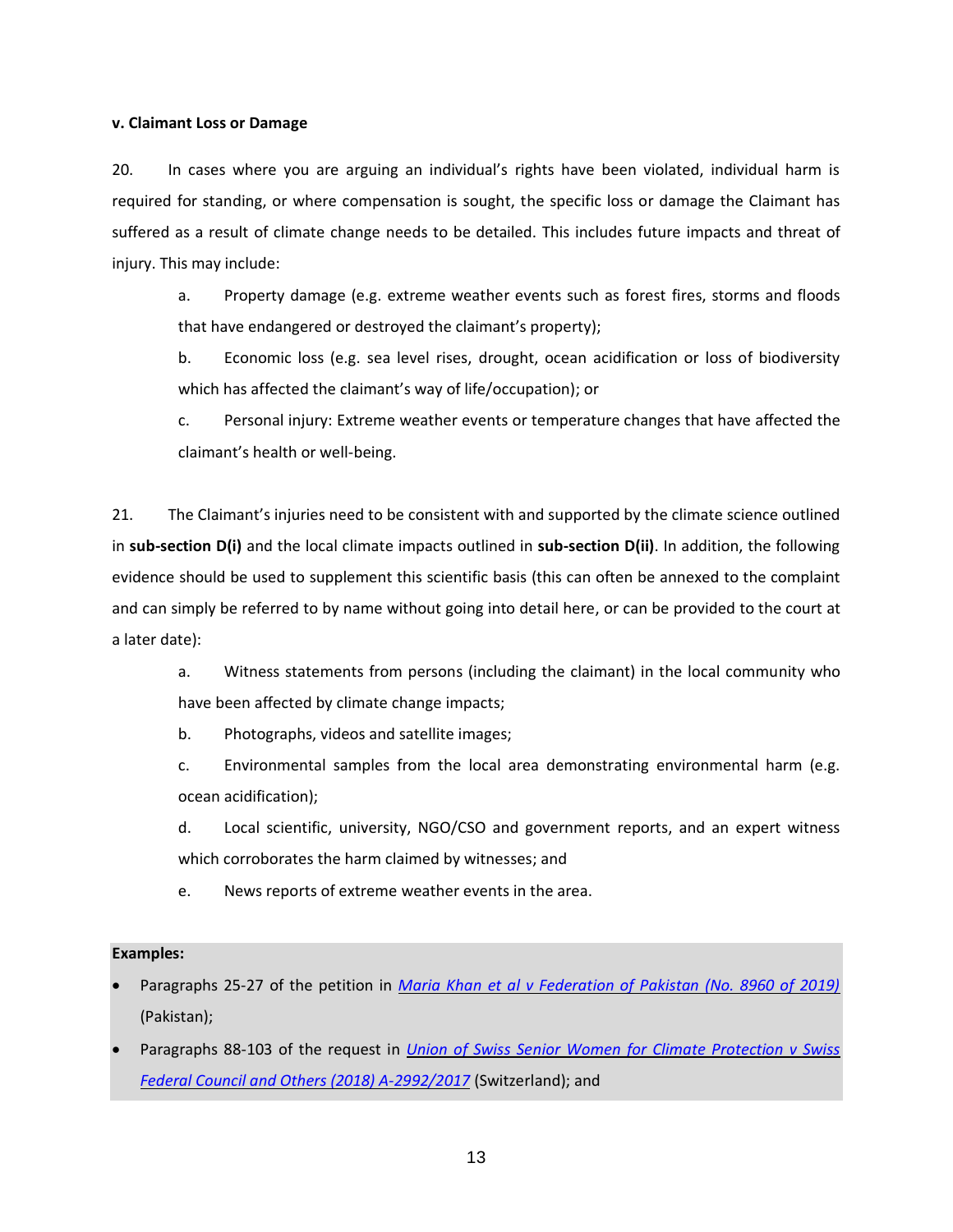• Paragraphs 96-167 of the complaint in *[Sacchi and others v Argentina, Brazil, France, Germany and](https://childrenvsclimatecrisis.org/wp-content/uploads/2019/09/2019.09.23-CRC-communication-Sacchi-et-al-v.-Argentina-et-al-2.pdf)  [Turkey \(2019\)](https://childrenvsclimatecrisis.org/wp-content/uploads/2019/09/2019.09.23-CRC-communication-Sacchi-et-al-v.-Argentina-et-al-2.pdf)* (UN Committee on Rights of the Child).

# E. ADMISSIBILITY & STANDING

<span id="page-13-0"></span>22. For a court to hear a public law case, the claim must be admissible. Specific admissibility requirements depend on your country's legal system but the requirements below are common.

# <span id="page-13-1"></span>**i. Standing**

23. Standing concerns the right of an individual or organisation to sue.

# *Victim Status or Direct/Special Effect*

24. Many countries require an individual to show they are a *victim* or have been *directly* and/or *specially* affected by an issue to bring a public law case.

25. To show that you are *directly affected*, you must show that you have been or will be impacted by climate change and that these impacts relate to unlawful action of the State. It is often enough at this point to refer to the relevant legal test, briefly outline the climate change impacts you face (**sub-section D(v)**) and state that **section F** will set out how these impacts are unlawful.

26. To be *specially* or *individually* affected, you have to show that climate change affects you in a way that is different from the rest of the population. This could be done by highlighting that:

- a. Physical characteristics or health conditions of yours which make you especially vulnerable to climate change;
- b. Your geographic location is particularly vulnerable to climate change impacts; or
- c. Your way of life and culture is particularly vulnerable to climate change impacts (**section 1 & sub-section D(v)**).

- Pages 29-36 of the opposition to a motion to dismiss in *[Juliana et al v United States et al](https://static1.squarespace.com/static/571d109b04426270152febe0/t/576195cf2fe1316f09d2f043/1466013138620/16.01.06.YouthOppToFedMTD.pdf)* (USA);
- Paragraphs 221-223 of the statement of facts and grounds in *[Plan B Earth & Others v The Secretary of](http://blogs2.law.columbia.edu/climate-change-litigation/wp-content/uploads/sites/16/non-us-case-documents/2017/20171207_Claim-No.-CO162018_points-of-claim.pdf)  [State for Business, Energy and Industrial Strategy](http://blogs2.law.columbia.edu/climate-change-litigation/wp-content/uploads/sites/16/non-us-case-documents/2017/20171207_Claim-No.-CO162018_points-of-claim.pdf)* (UK); and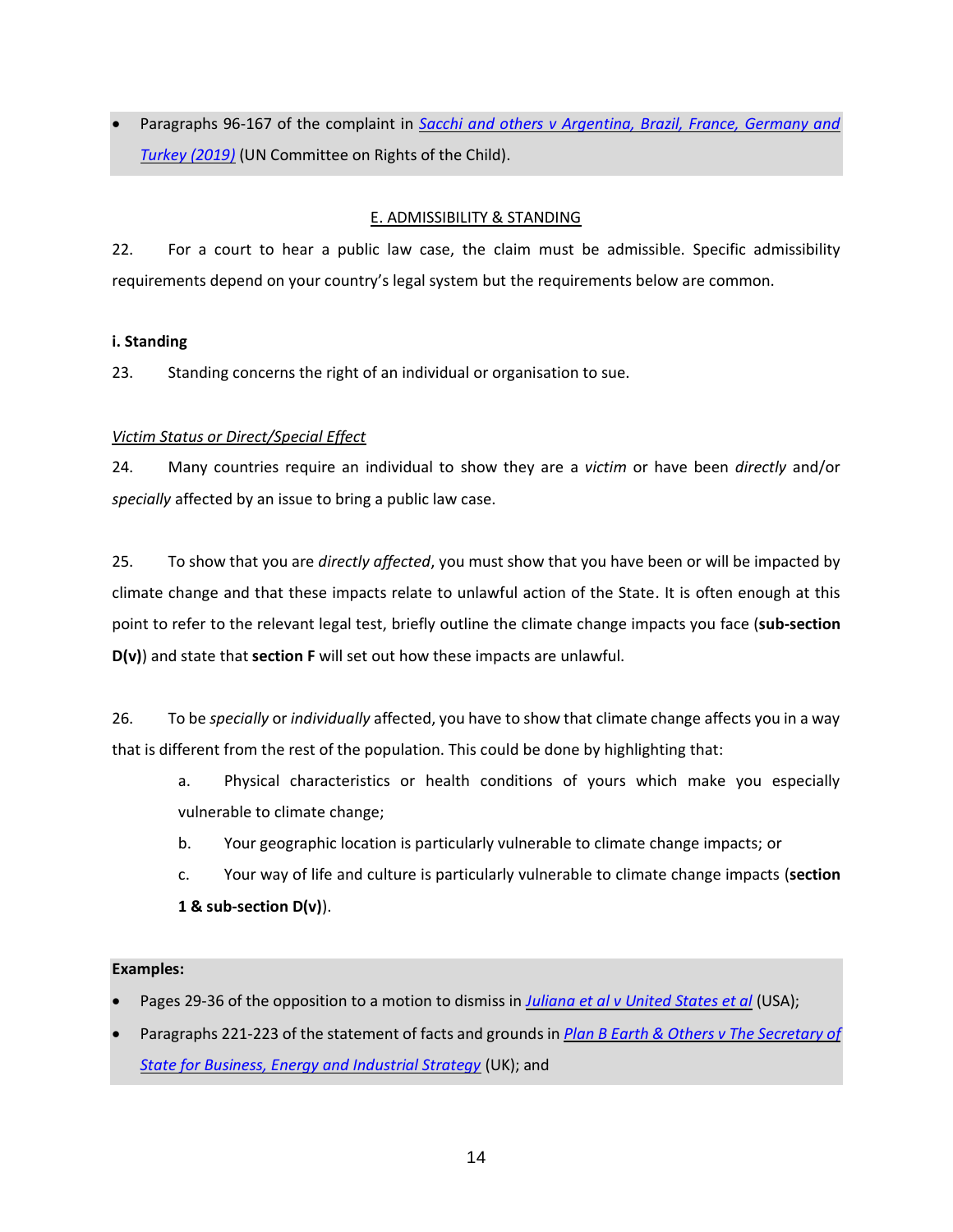• Paragraphs 121-125 of the application in *[Armando Ferrao Carvalho and Others v The European](http://blogs2.law.columbia.edu/climate-change-litigation/wp-content/uploads/sites/16/non-us-case-documents/2018/20180524_Case-no.-T-33018_application-1.pdf)  [Parliament and the Council](http://blogs2.law.columbia.edu/climate-change-litigation/wp-content/uploads/sites/16/non-us-case-documents/2018/20180524_Case-no.-T-33018_application-1.pdf)* (2018) Case no T-330/18.

### *Public Interest*

27. Where organisations are the claimant, there has to be a provision in national law that gives organisations standing to take cases in the public interest or on behalf of other persons. Where such laws exist, you often have to show that:

a. The issues of the case relate to the interests/objectives defined in an organisation's constitution or articles of association (e.g. an organisation with a stated objective to protect the environment could have standing to take climate litigation in countries with such laws); or

b. The interests and rights of the group's members are or will be affected (see victim status above).

#### **Examples:**

- Paragraphs 46-63 of the summons in *[Urgenda Foundation v Kingdom of the Netherlands](https://www.urgenda.nl/documents/FINAL-DRAFT-Translation-Summons-in-case-Urgenda-v-Dutch-State-v.25.06.10.pdf)* (2018) [ECLI:NL:GHDHA:2018:2610](https://www.urgenda.nl/documents/FINAL-DRAFT-Translation-Summons-in-case-Urgenda-v-Dutch-State-v.25.06.10.pdf) (Netherlands); and
- Paragraphs 18-20 of the request in *[Union of Swiss Senior Women for Climate Protection v Swiss Federal](https://klimaseniorinnen.ch/wp-content/uploads/2017/05/request_KlimaSeniorinnen.pdf)  [Council and Others \(2018\) A-2992/2017](https://klimaseniorinnen.ch/wp-content/uploads/2017/05/request_KlimaSeniorinnen.pdf)* (Switzerland).

# <span id="page-14-0"></span>**ii. Justiciability**

28. In some countries, the justiciability requirement can prevent judges from hearing cases they consider raise *political questions* which should be left to the executive/legislative arms of government (this is based on the principle of the *separation of powers*).

29. To overcome the justiciability requirement, it can be helpful to:

a. Emphasise that your case concerns legal rights and duties under national law/constitution, and that it is the court's constitutional role to review the lawfulness of government action under the constitution (i.e. *the rule of law argument*);

b. Where your rights have been violated, argue that you have a right to access remedies under the constitution/national law (i.e. *the access to remedies argument*); and/or

c. Limit the requests for relief in your case to a declaration of unlawfulness or a limited court order that the government must reduce its GHG emissions to a certain level without specifying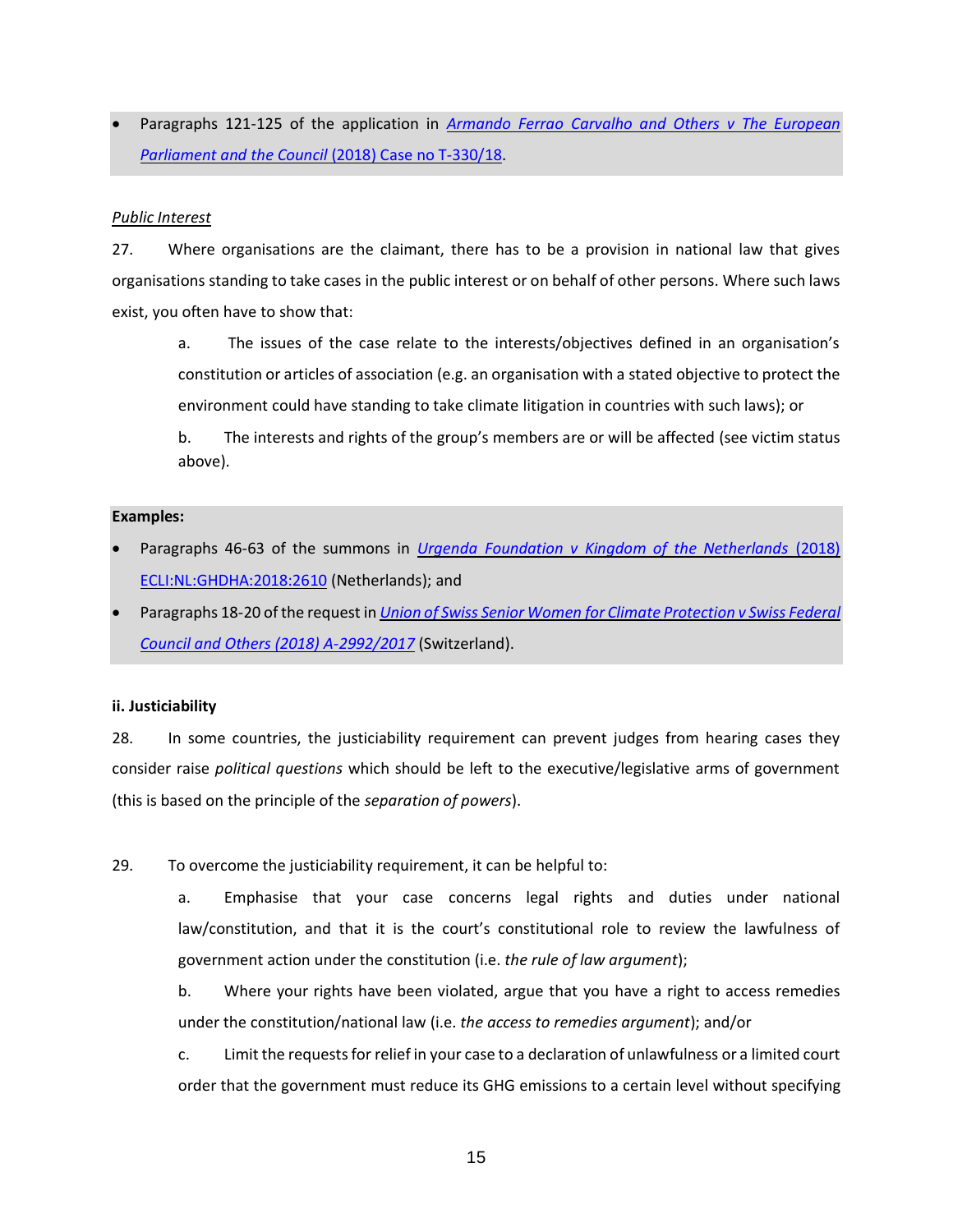how they should do this. This can leave room for the government to decide how it will reduce GHG emissions (**section G**).

### **Examples:**

- Paragraphs 404-421 of the summons in *[Urgenda Foundation v Kingdom of the Netherlands](https://www.urgenda.nl/documents/FINAL-DRAFT-Translation-Summons-in-case-Urgenda-v-Dutch-State-v.25.06.10.pdf)* (2018) [ECLI:NL:GHDHA:2018:2610](https://www.urgenda.nl/documents/FINAL-DRAFT-Translation-Summons-in-case-Urgenda-v-Dutch-State-v.25.06.10.pdf) (Netherlands); and
- Pages 13-14 and 22-26 of the opposition to motion to dismiss in *[Juliana et al v United States et al](https://static1.squarespace.com/static/571d109b04426270152febe0/t/576195f02fe1316f09d2f16e/1466013170857/16.02.02.YouthOppToIntervenorMTD_0.pdf)* (USA).

# F. GROUNDS FOR THE COMPLAINT

<span id="page-15-0"></span>30. The laws on which you should base your claim will depend on what country you are bring the claim. Your legal arguments should be based on the facts outlined in **section D**. The following common grounds are outlined below. The argument may be that a climate change law, action or policy breaches a legal obligation owed by the State or infringes a right of the claimants. Examples include:

- a. Violations of constitutional or human rights;
- b. Illegality of a policy or law as contrary to a statutory duty/obligation of the State;
- c. Irrationality or unreasonableness of a climate change decision/policy;
- d. Procedural unfairness in reaching a decision on climate change; and
- e. Breach of the Doctrine of Public Trust.

These grounds can be argued on their own or together in a single complaint. If you do not consider a claim below to be arguable in your case/country, *do not* include that legal claim in your complaint.

31. The Defendant may have defences. However, defences are for the Defendant to raise in their "Defence" and do not have to be addressed in your complaint, but you should think about what arguments you may be able to use to overcome a defence if it is advanced.

# <span id="page-15-1"></span>**Principles or Instruments of Public International Law**

32. Before making your arguments for the grounds of the complaint, it can be useful to outline a number of key principles of international law relevant to climate change. These are not usually directly applicable in a national court, but they may influence the judge's assessment of the grounds below.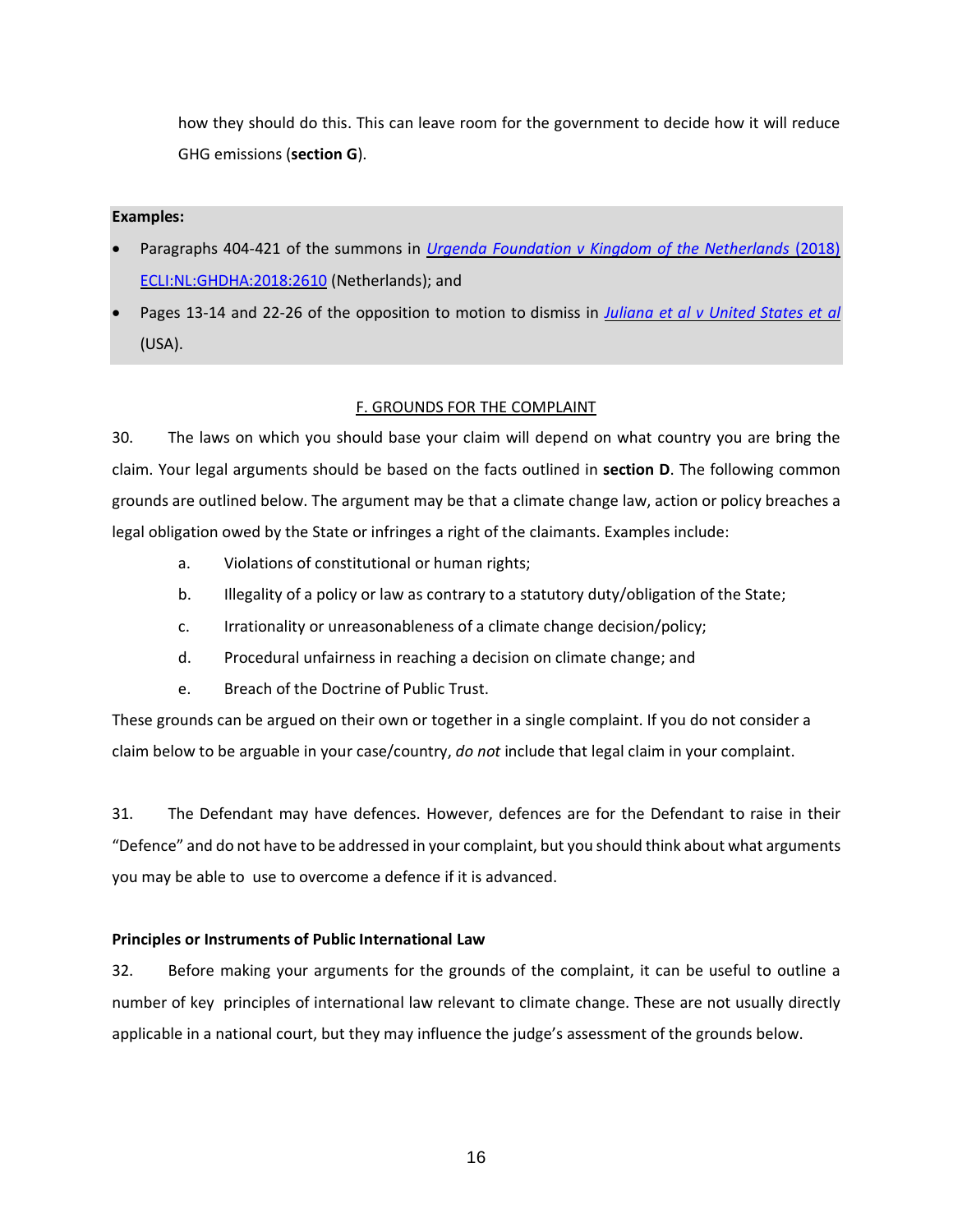33. Identify the principles you consider relevant and outline how they should impact the decision. These include:

a. *The precautionary principle*: This principle requires that where there is a threat of serious or irreversible environmental harm, scientific uncertainty cannot be used as a reason to delay action to prevent the harm. This can be used to support your case where there is some uncertainty about the exact impact climate change will have on the Claimant or the exact amount the project will contribute to climate change. This can lower the amount of evidence you need to provide;

b. *The no-harm principle*: This principle requires states to prevent transboundary environmental harm in other countries where the source of the harm comes from their territory. This can be used to highlight that climate impacts of the project outside your country are relevant to the court's assessment;

c. *The rights of future generations*: The rights of future generations (or the principle of intergenerational equity) can strengthen an argument that human rights and environmental protections should be applied with a long-term view;

d. *International human rights treaties*: If you are arguing that your human or constitutional rights have been violated, it can be helpful to highlight treaties which protect the same rights. These can influence how the court applies rights under your national constitution; and

e. *International climate change agreements*: These have been highlighted in **sub-section D(i)**. It can be helpful to emphasise here that key climate change agreements (i.e. the UNFCCC and the Paris Agreement) and the climate targets under them should influence how national law is applied. The Paris agreement is especially important because governmental actions can be judged or "benchmarked" against the obligation to limit temperature rise to well below 2 °, even though there are no quantified limits on emissions for individual states.

34. You are not arguing that the licensing of the project is unlawful because the above principles have been violated. Rather, you are arguing these principles should influence how the court interprets and applies national law.

Paragraphs 59-69 of the Claim in *Plan B Earth and Others v Secretary of State for Transport* [2019] [EWHC 1070.](http://blogs2.law.columbia.edu/climate-change-litigation/wp-content/uploads/sites/16/non-us-case-documents/2018/20181104_2019-EWHC-1070-Admin_complaint-1.pdf)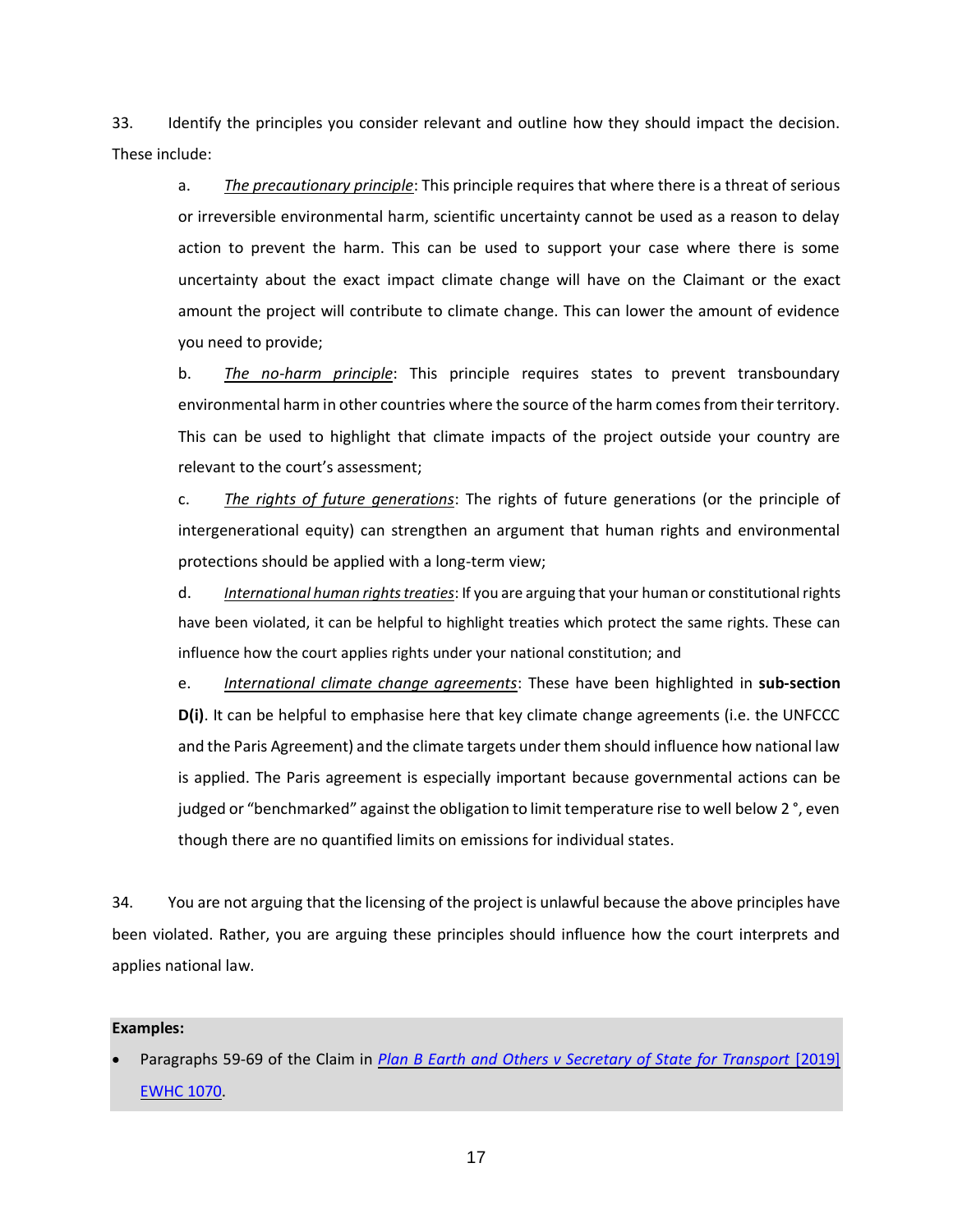### <span id="page-17-0"></span>**i. Violation of Constitutional or Human Rights**

35. Climate change is having and will continue to have immense impacts on people's human rights. Where these rights are protected in law, they can form the basis of mitigation claims.

36. One of the first things you should do in making a human rights claim, is decide which rights you are going to argue the State has violated (e.g. the right to life, the right to health etc).

37. Consider the following questions when making your decision:

a. What right or rights best relate to how climate change has affected you? (i.e. does it threaten your life? Is your health at risk? Is your food security and/or access to water affected? Is your way of life and culture threatened? Is your land impacted?);

- b. Are the relevant rights protected in your constitution/national law? and
- c. Are these rights justiciable in your national law? (i.e. can people bring cases about the right in court?).

# *Establishing a Duty*

38. To establish a violation of a right, you must show that the State has a duty that has been breached. For mitigation claims, you need to show that the State has a positive *obligation to protect* your rightsfrom climate change by taking action to reduce GHG emissions in your country (i.e. setting a proper mitigation target and taking action to meet that target).

39. To establish such a duty, refer to cases in your country, UN human rights bodies and regional human rights courts, which demonstrate:

- a. That the State has a positive obligation to protect under the right in question; and
- b. That positive obligation extends to protecting, for example, your life, property or health from environmental harm.

40. It can then be argued the State's obligations extend to protecting your rights from climate change impacts (i.e. the environmental harm which is threatening your life, health or property).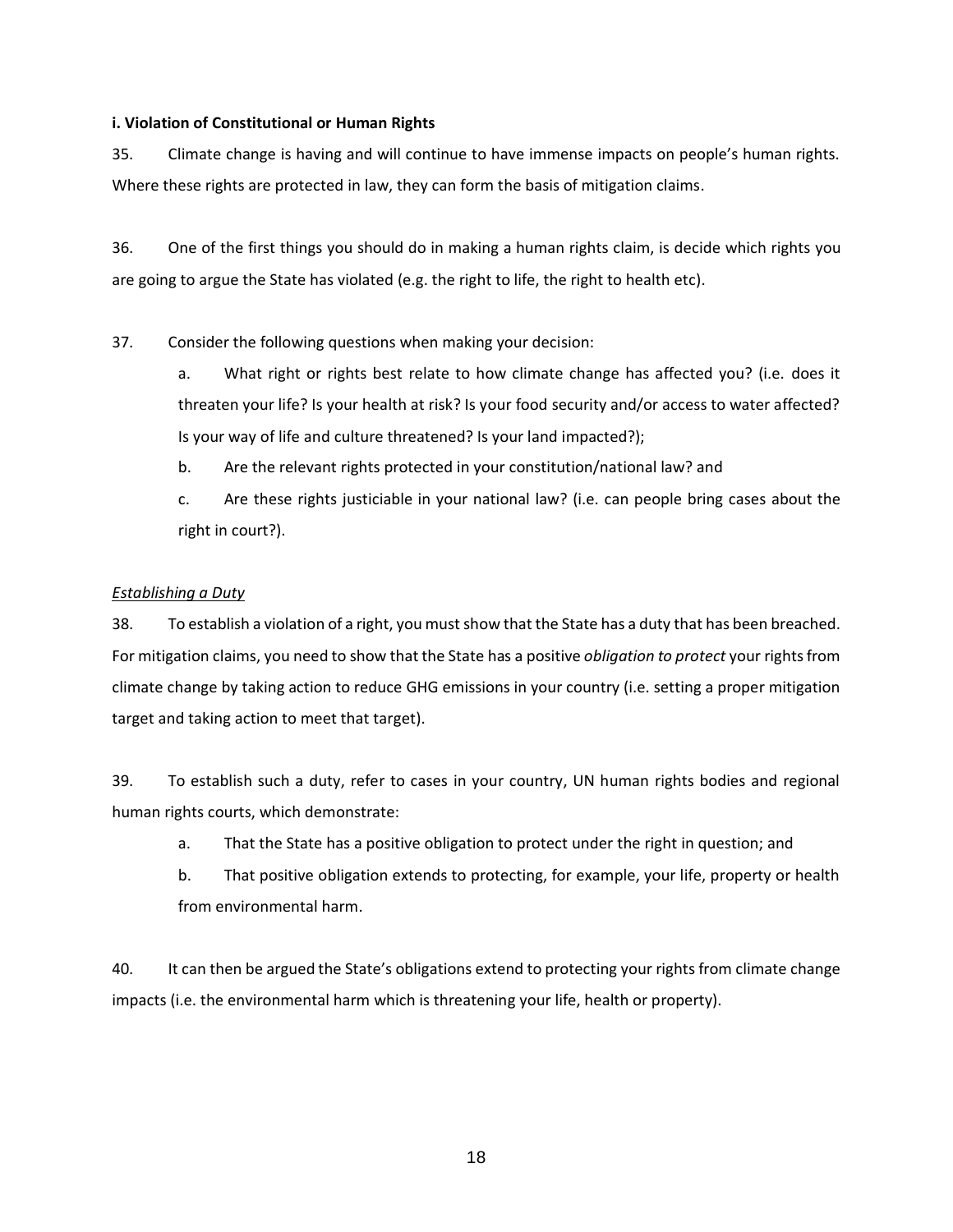#### **Examples:**

- Paragraphs 238-257 of the summons in *[Urgenda Foundation v Kingdom of the Netherlands](https://www.urgenda.nl/documents/FINAL-DRAFT-Translation-Summons-in-case-Urgenda-v-Dutch-State-v.25.06.10.pdf)* (2018) [ECLI:NL:GHDHA:2018:2610](https://www.urgenda.nl/documents/FINAL-DRAFT-Translation-Summons-in-case-Urgenda-v-Dutch-State-v.25.06.10.pdf) (Netherlands);
- Paragraphs 162-174 of the request in *[Union of Swiss Senior Women for Climate Protection v Swiss](https://klimaseniorinnen.ch/wp-content/uploads/2017/05/request_KlimaSeniorinnen.pdf)  [Federal Council and Others \(2018\) A-2992/2017](https://klimaseniorinnen.ch/wp-content/uploads/2017/05/request_KlimaSeniorinnen.pdf)* (Switzerland);
- Paragraphs 168-183, 260-265, 276-277, 286-292 and 301-303 of the complaint in *[Sacchi and others v](https://childrenvsclimatecrisis.org/wp-content/uploads/2019/09/2019.09.23-CRC-communication-Sacchi-et-al-v.-Argentina-et-al-2.pdf)  [Argentina, Brazil, France, Germany and Turkey \(2019\)](https://childrenvsclimatecrisis.org/wp-content/uploads/2019/09/2019.09.23-CRC-communication-Sacchi-et-al-v.-Argentina-et-al-2.pdf)* (UN Committee on Rights of the Child); and
- *[Medio Ambiente y Derechos Humanos \(Opinion Consultiva\)](https://www.escr-net.org/caselaw/2019/advisory-opinion-oc-2317)* (2017) OC-23/17 (Inter-American Court of Human Rights).

41. It can also be pointed out that the interpretation and application of this duty is influenced by international climate change agreements (e.g. the Paris Agreement – **sub-section D(i)**) and principles of environmental law (e.g. the precautionary principle).

#### *Establishing an Interference with Your Rights*

42. It then must be established that your enjoyment of the right has been (or will be) interfered with by climate change. This often requires you to show that the impact on your enjoyment of your rights:

- a. Reaches a minimum threshold of seriousness;
- b. Is caused by or sufficiently connected to climate change and your country's GHG emissions.
- 43. To meet the threshold of seriousness, you should:
	- a. Identify the legal test and threshold to meet in your country;
	- b. Outline past cases which have reached this threshold;
	- c. Outline the impacts on the Claimant (refer to **sub-section D(v)**); and
	- d. Demonstrate that the impact on the Claimant's enjoyment of their rights by climate change is equal or greater to the impacts that have satisfied the threshold in previous cases.

44. For causation, you need to outline a factual causal link between your country's GHG emissions, the occurrence of climate change, and the impacts complained of by the Claimant:

a. Restate scientific basis of the causal link between GHG emissions and climate change (refer to **sub-section D(i)**);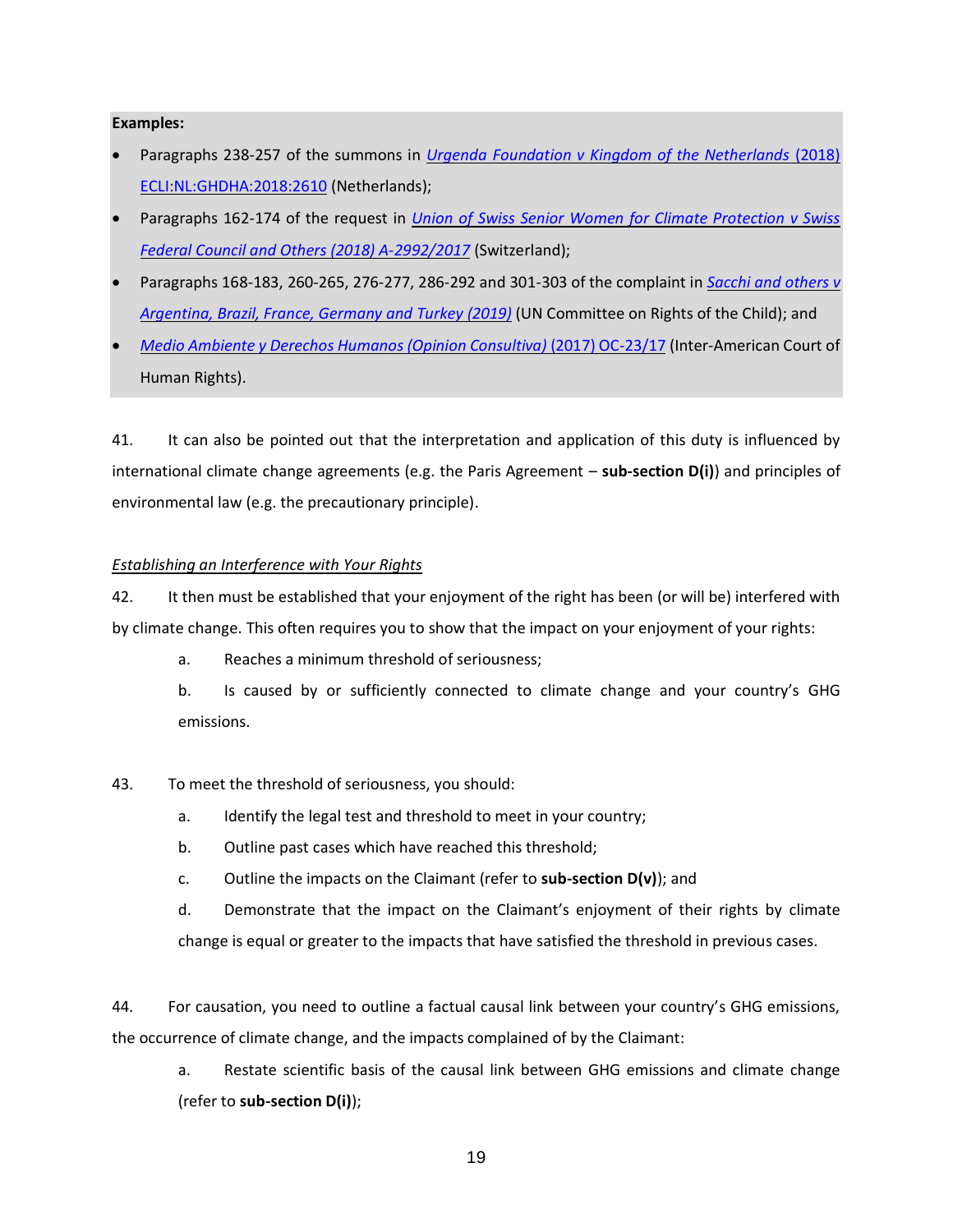b. Highlight evidence regarding your country's GHG emissions and their contribution to climate change (refer to **sub-section D(iv)**);

c. Restate the links between climate change and the specific climate impact (i.e. attribution science) that affects the Claimant (refer **sub-section D(ii) & (v)**);

d. Once a, b and c have been proven, factual causation has been established between the Defendant's GHG emissions, climate change and the harm suffered by the Claimant.

45. The factual causal link above must meet the relevant legal standard of causation. There can be difficulties in proving causation in mitigation claims because:

a. Every country emits GHGs and contributes to climate change (see the commentary on "shared responsibility" in para 48 for ways to deal with this fact);

b. Climate change is often not the *only* cause of the harm suffered by the Claimant. In this regard, there is a distinction between:

- i. Sea level rises: This is a constant and predictable consequence of climate change so the related harm can be easily linked to climate change; and
- ii. Extreme weather events: Climate change cannot be identified as the *sole cause*  of a single forest fire, heatwave or flood (especially where these have periodically occurred where the Claimant lives). Rather, the evidence shows that climate change makes certain weather events more intense or likely to happen;

However, in some countries, it is sufficient to show that an action or omission has *contributed* to or *increased the risk* of harm, rather than causing it on their own. Under such tests, there is a much stronger argument the factual causal link in **paragraph 44** will be sufficient.

- Paragraphs 163-165 & 170-174 of the request in *[Union of Swiss Senior Women for Climate Protection](https://klimaseniorinnen.ch/wp-content/uploads/2017/05/request_KlimaSeniorinnen.pdf)  [v Swiss Federal Council and Others \(2018\) A-2992/2017](https://klimaseniorinnen.ch/wp-content/uploads/2017/05/request_KlimaSeniorinnen.pdf)* (Switzerland); and
- Paragraphs 400-412 of the application in *[Armando Ferrao Carvalho and Others v The European](http://blogs2.law.columbia.edu/climate-change-litigation/wp-content/uploads/sites/16/non-us-case-documents/2018/20180524_Case-no.-T-33018_application-1.pdf)  [Parliament and the Council](http://blogs2.law.columbia.edu/climate-change-litigation/wp-content/uploads/sites/16/non-us-case-documents/2018/20180524_Case-no.-T-33018_application-1.pdf)* (2018) Case no T-330/18.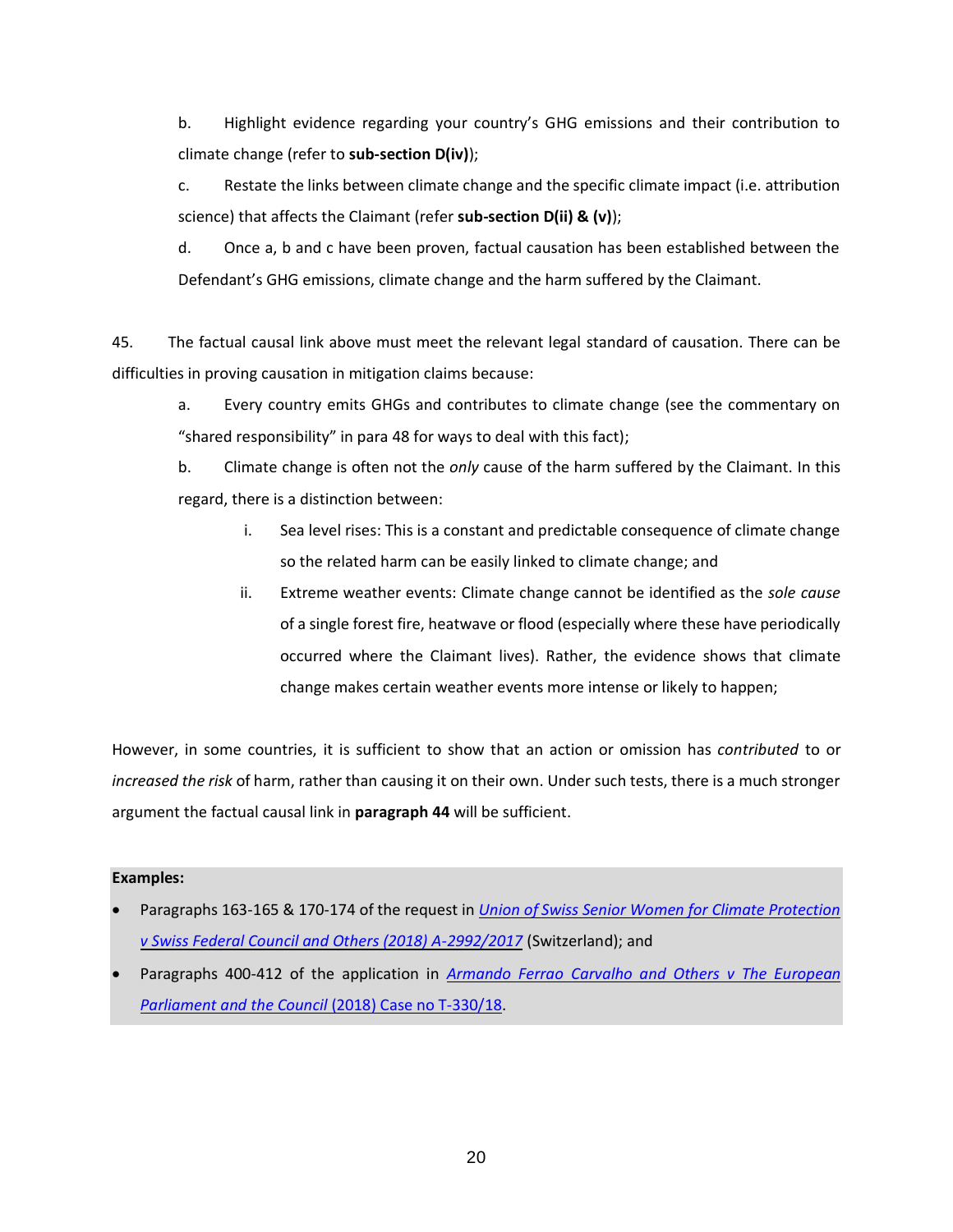# *Establishing that the Interference with Your Rights Cannot be Justified*

46. Once it is established that GHG emissions from your country interfere with the enjoyment of your rights, the State's obligation to protect will be engaged. The only remaining question is whether they have breached that obligation and violated your right. This often rests on whether the State has taken *reasonable* or *proportionate* steps to prevent, mitigate or redress the harm to the Claimant (i.e. climate change impacts).

47. This reasonableness or proportionality test is decided on the basis of a range of factors. Consider the following factors when making your legal argument:

a. The extent the State's proposed and/or actual mitigation targets fall below the minimum appropriate mitigation target based on the climate science and international consensus outlined in **sub-sections D(iii)-(iv)**;

b. The severity of the impacts that climate change has had or will have on the Claimant (**subsection D(v)**);

c. The State's knowledge of climate risks and the foreseeability of the harm to the Claimant (**sub-section D(iv)**);

d. The widespread nature of the threats posed by climate change in your country as a whole **(sub-section D(ii)**);

e. The level of development of your State and its related ability to transfer away from fossil fuel consumption/production;

f. The existence of feasible alternatives to the State's current policy which it could take to reduce its GHG emissions without, for example, disproportionate short-term economic cost;

g. The level of public participation which was involved in creating the State's climate policy (**sub-section D(iv)**); and

h. Whether the State is disproportionately allocating money to other less necessary issues at the expense of climate change (**sub-section D(v)**).

- Paragraphs 248-257 of the summons in *[Urgenda Foundation v Kingdom of the Netherlands](https://www.urgenda.nl/documents/FINAL-DRAFT-Translation-Summons-in-case-Urgenda-v-Dutch-State-v.25.06.10.pdf)* (2018) [ECLI:NL:GHDHA:2018:2610](https://www.urgenda.nl/documents/FINAL-DRAFT-Translation-Summons-in-case-Urgenda-v-Dutch-State-v.25.06.10.pdf) (Netherlands); and
- Paragraphs 155-158 of the request in *[Union of Swiss Senior Women for Climate Protection v Swiss](https://klimaseniorinnen.ch/wp-content/uploads/2017/05/request_KlimaSeniorinnen.pdf)  [Federal Council and Others \(2018\) A-2992/2017](https://klimaseniorinnen.ch/wp-content/uploads/2017/05/request_KlimaSeniorinnen.pdf)* (Switzerland).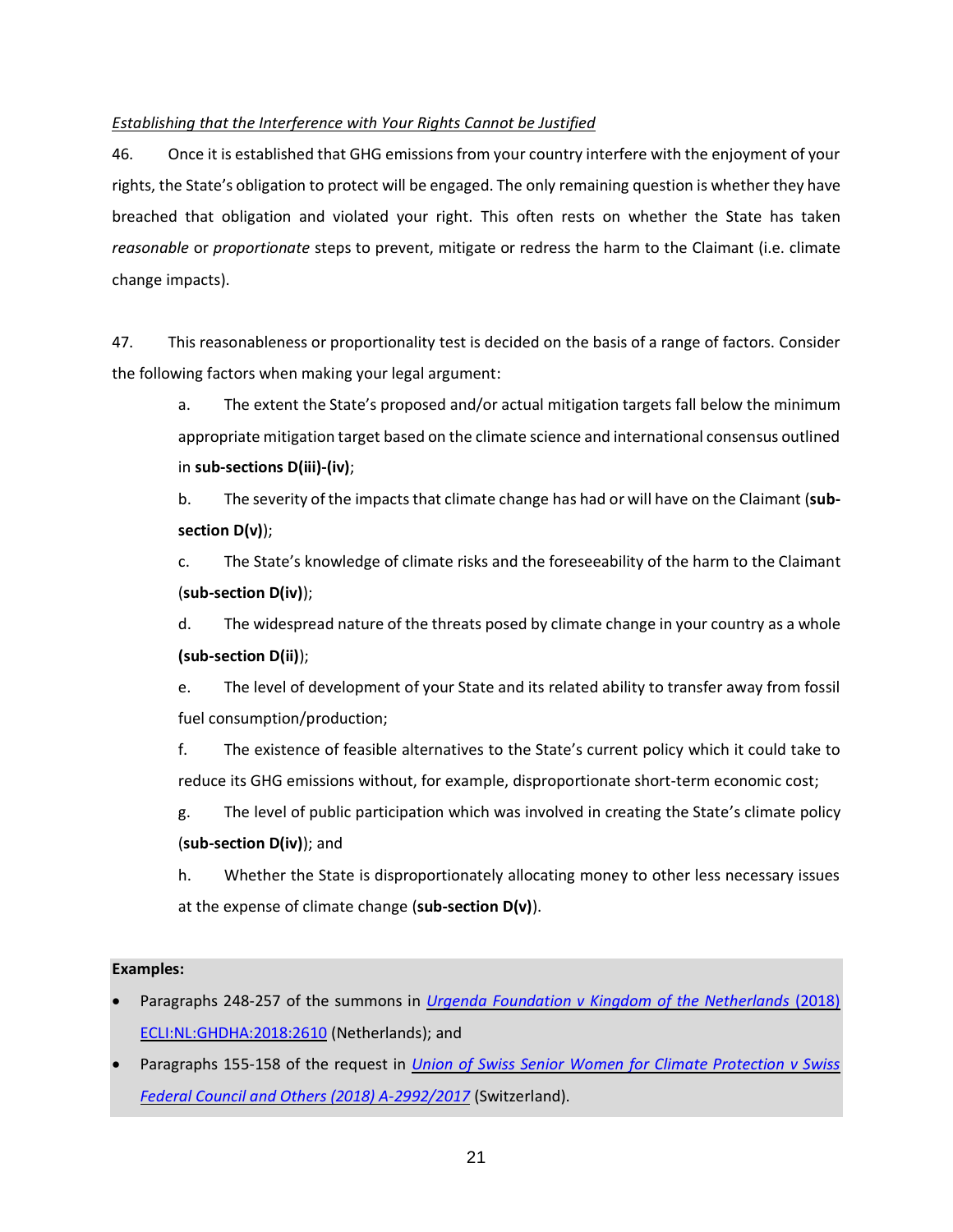48. It should also be noted that, although the State cannot prevent climate change on its own, preventing climate change is a shared responsibility in which all States must take appropriate mitigation measures to prevent climate change. It should be argued that each State can be held accountable for *their share* of the responsibility to prevent climate change.

#### **Example:**

• Paragraphs 387-403 of the summons in *[Urgenda Foundation v Kingdom of the Netherlands](https://www.urgenda.nl/documents/FINAL-DRAFT-Translation-Summons-in-case-Urgenda-v-Dutch-State-v.25.06.10.pdf)* (2018) [ECLI:NL:GHDHA:2018:2610](https://www.urgenda.nl/documents/FINAL-DRAFT-Translation-Summons-in-case-Urgenda-v-Dutch-State-v.25.06.10.pdf) (Netherlands).

# <span id="page-21-0"></span>**ii. Illegality (Unlawfulness or Ultra Vires)**

49. In many countries, there are constitutional or public law principles which make an action or omission of a public body unlawful. Below are some common examples.

# *Acting without Lawful Authority*

50. Where there is a law in your country which sets limits or conditions on the government's powers when it comes to climate policy but the government acts outside those limits, its act can be challenged. For example:

a. If there is a law in your country which requires the government to seek parliamentary approval, public participation or hold an environmental impact assessment before setting a mitigation target, the proposed mitigation target can be challenged if the government does not abide by the above limits/conditions; and

b. If there is a law which requires any mitigation targets to be above a minimum level and the proposed mitigation target falls below that limit **(sub-section D(iv)**), the target can be challenged.

# *Failing to Take Action the Law Requires*

51. If, for example, there is climate change legislation which specifies a mitigation target which the government must reach and the government fails (or is projected to fail) to do this, this can be challenged. In your complaint:

- a. Set out the relevant law and what it requires; and
- b. Demonstrate that the government has failed to act accordingly (**sub-section D(iv)**).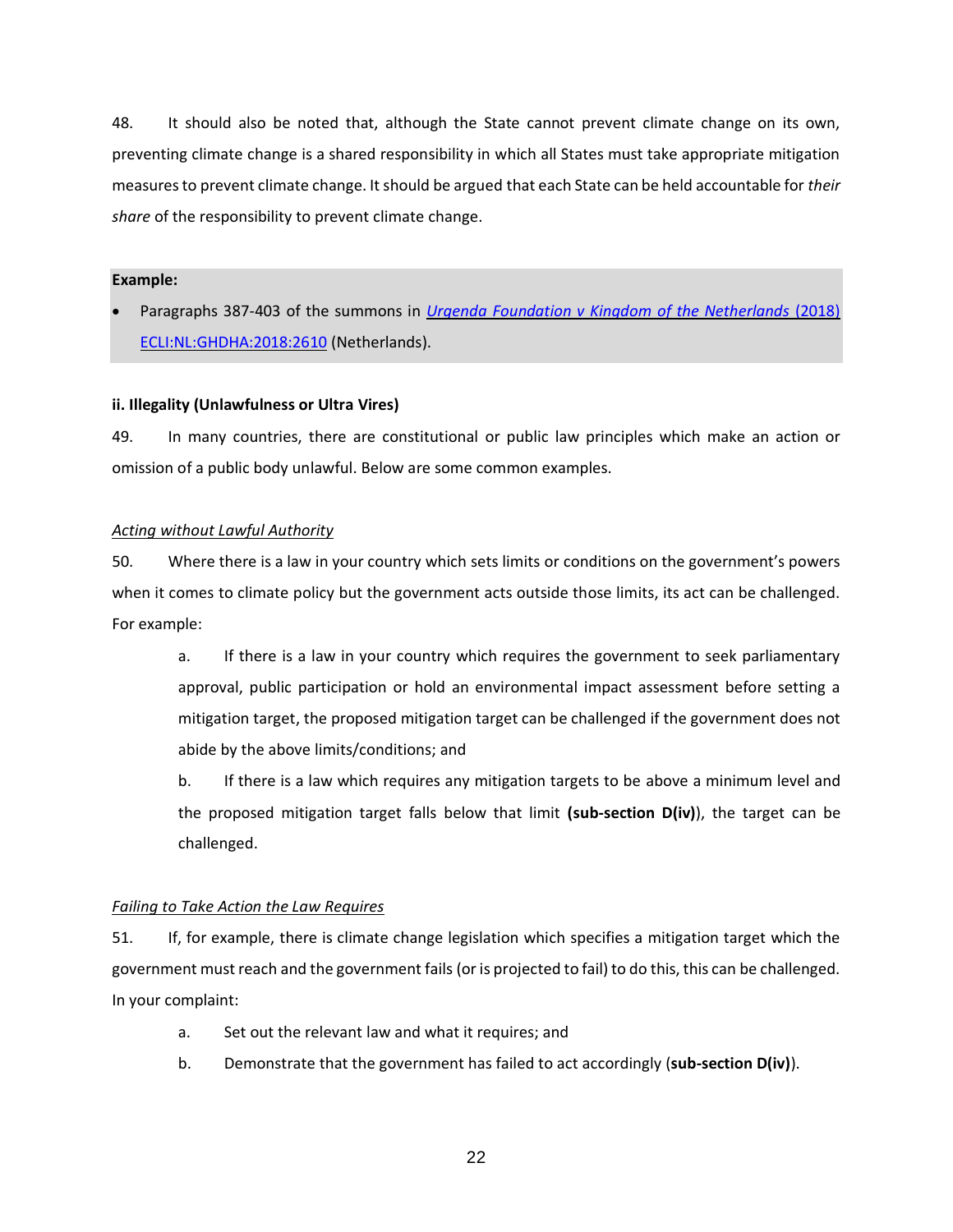### *Misinterpretation of the Law*

52. Where the government has justified its proposed mitigation target under a certain law, but their decision was based on an interpretation of the law which you believe is wrong, the proposed mitigation target could be challenged. To do so, you should:

- a. Set out the government's interpretation of the law;
- b. Set out your competing interpretation; and

c. Demonstrate with reference to the wording of the law, the purpose of the law, and its draft history (e.g. parliamentary debates regarding the law) that your interpretation is correct and the government's is wrong.

### **Example:**

• Paragraphs 183-189 of the statement of facts and grounds in *[Plan B Earth & Others v The Secretary of](http://blogs2.law.columbia.edu/climate-change-litigation/wp-content/uploads/sites/16/non-us-case-documents/2017/20171207_Claim-No.-CO162018_points-of-claim.pdf)  [State for Business, Energy and Industrial Strategy](http://blogs2.law.columbia.edu/climate-change-litigation/wp-content/uploads/sites/16/non-us-case-documents/2017/20171207_Claim-No.-CO162018_points-of-claim.pdf)* (UK).

### *Improper Purpose*

53. If a climate change law in your country has a provision which states the objective of the law (e.g. to avoid dangerous climate change, preserve a safe climate or implement the Paris Agreement), the government's proposed mitigation target under this law can be challenged if they are contrary to this objective. This can be the case even if the law does not set a minimum mitigation target. To make such a challenge:

a. Outline what the purpose of the law is. Justify this with reference to the wording of the law, its context (i.e. preamble and provisions) and its drafting history (i.e. parliamentary debates);

- b. Set out what, at a minimum, what this purpose requires the government to do in terms of choosing mitigation targets (this could be one of the targets in **sub-section D(iii)**); and
- c. Demonstrate how the government's proposed mitigation target falls below this minimum and, therefore, are contrary to the purpose of the law (**sub-section D(iv)**).

#### **Example:**

• Paragraphs 168-182 of the statement of facts and grounds in *[Plan B Earth & Others v The Secretary of](http://blogs2.law.columbia.edu/climate-change-litigation/wp-content/uploads/sites/16/non-us-case-documents/2017/20171207_Claim-No.-CO162018_points-of-claim.pdf)  [State for Business, Energy and Industrial Strategy](http://blogs2.law.columbia.edu/climate-change-litigation/wp-content/uploads/sites/16/non-us-case-documents/2017/20171207_Claim-No.-CO162018_points-of-claim.pdf)* (UK); and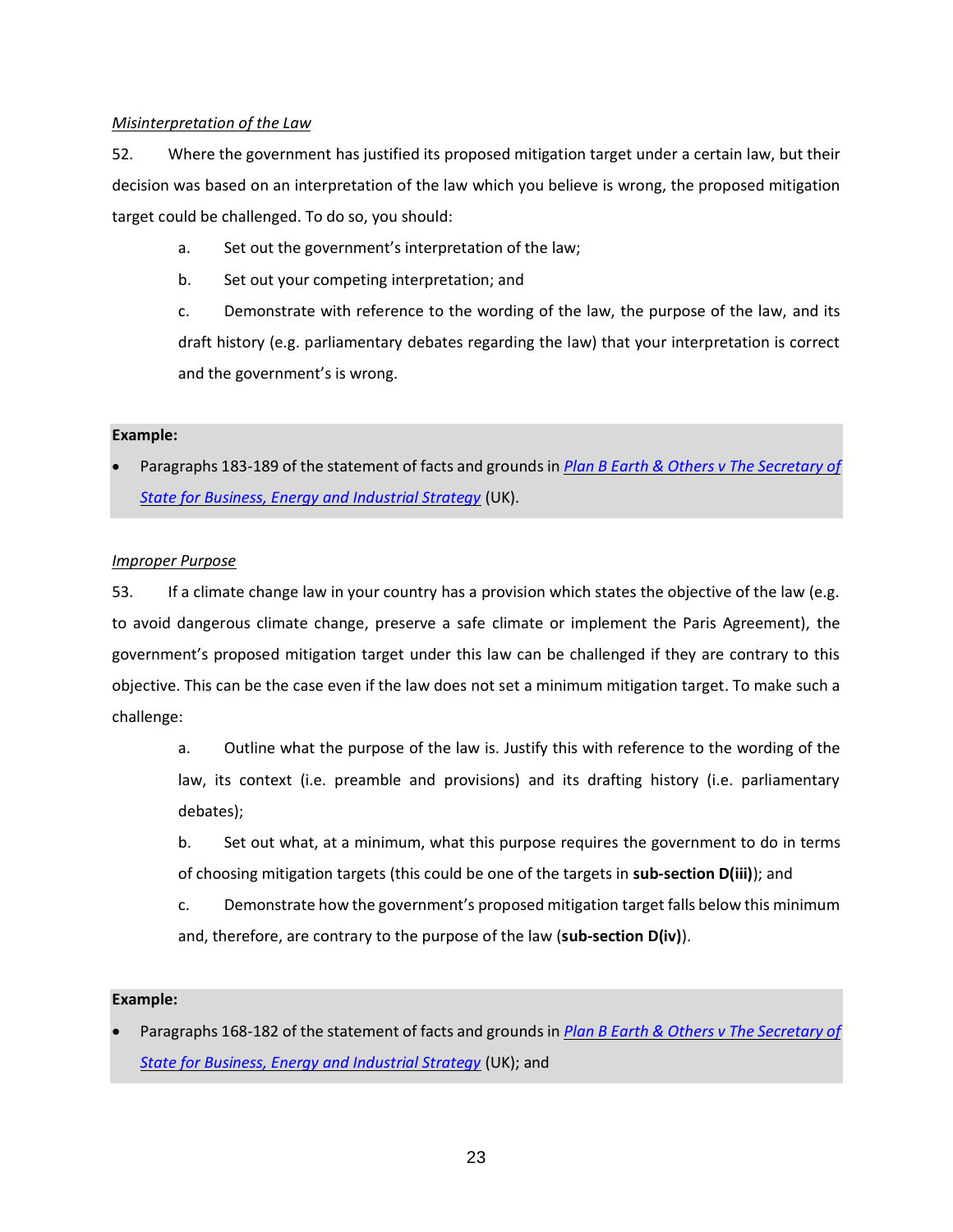• Paragraphs 88-91 of the statement of claim in *[Thompson v The Minister for Climate Change Issues](http://blogs2.law.columbia.edu/climate-change-litigation/wp-content/uploads/sites/16/non-us-case-documents/2015/20151110_2017-NZHC-733_complaint-1.pdf)*  [\[2017\] NZHC 733](http://blogs2.law.columbia.edu/climate-change-litigation/wp-content/uploads/sites/16/non-us-case-documents/2015/20151110_2017-NZHC-733_complaint-1.pdf) (New Zealand).

### *Relevant and Irrelevant Considerations*

54. Where a law gives the government discretion in setting or implementing a mitigation target, its decision in how it exercises this discretion could be challenged if you can show:

a. It took irrelevant considerations into account when making its decision (e.g. considerations based on inaccurate climate science); or

b. It failed to take relevant considerations into account when making its decision (e.g. relevant climate science such as the IPCC 1.5° Report, the Paris Agreement goals, the impacts of climate change, findings of an EIA or recommendations of an official advisory committee on climate change).

55. To make such a challenge, you will need to carefully analyse policy papers, records of parliamentary debates and government memos which outline the reasons for their proposed mitigation target and climate action.

#### **Example:**

• Paragraphs 92-96 of the statement of claim in *[Thompson v The Minister for Climate Change Issues](http://blogs2.law.columbia.edu/climate-change-litigation/wp-content/uploads/sites/16/non-us-case-documents/2015/20151110_2017-NZHC-733_complaint-1.pdf)*  [\[2017\] NZHC 733](http://blogs2.law.columbia.edu/climate-change-litigation/wp-content/uploads/sites/16/non-us-case-documents/2015/20151110_2017-NZHC-733_complaint-1.pdf) (New Zealand).

#### <span id="page-23-0"></span>**iii. Irrationality (Unreasonableness)**

56. In many countries, irrationality is a principle in which a decision of a public body can be challenged if it is so unreasonable that no reasonable decision-maker could have made the decision.

57. This is a very high threshold to reach but, in extreme cases, it could be argued that an inadequate proposed mitigation target was irrational because it was wholly and obviously insufficient in view of available climate science and the international consensus regarding climate change. To make this argument, highlight the same factors in **paragraph 47**.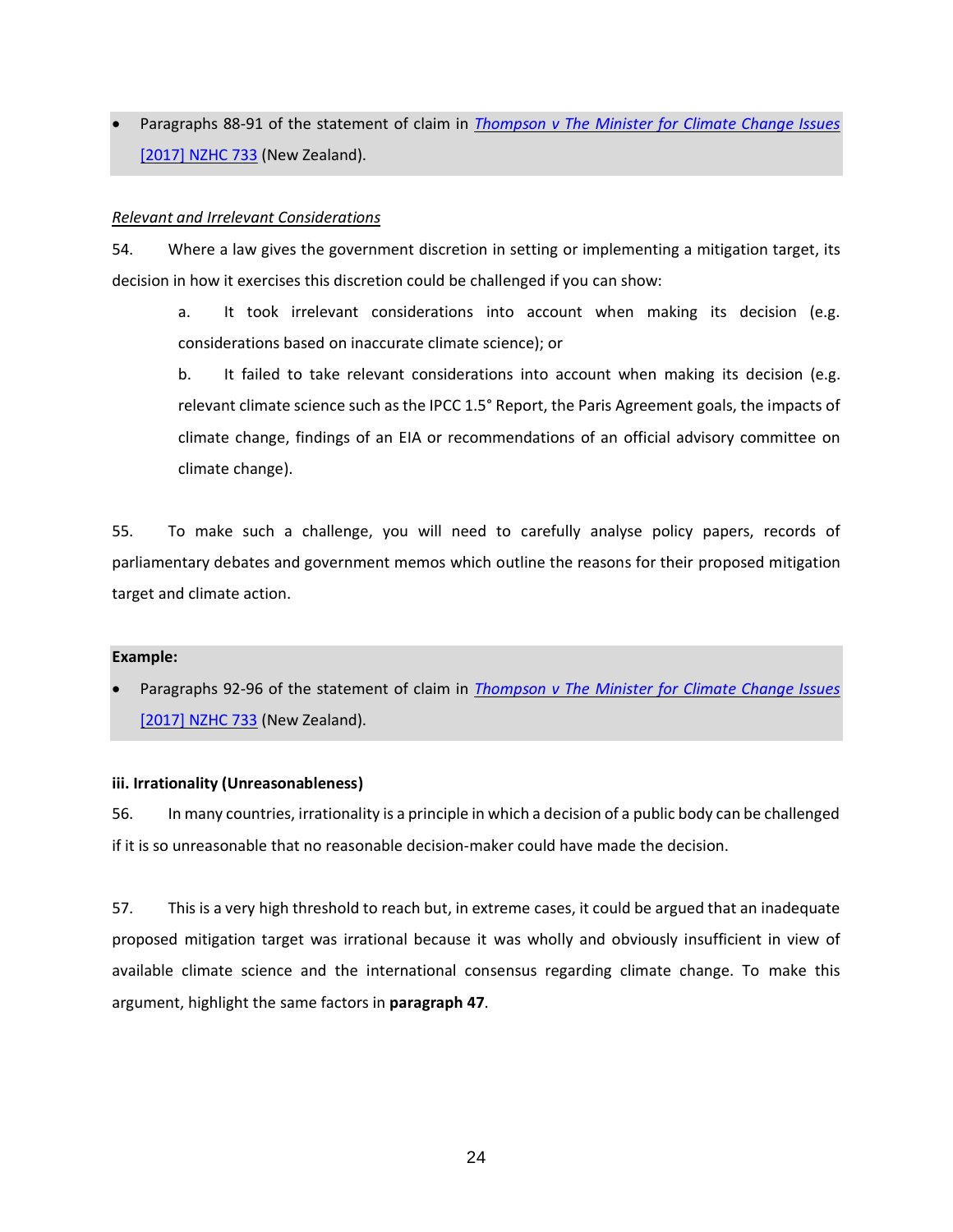#### **Examples:**

- Paragraphs 190-204 of the statement of facts and grounds in *[Plan B Earth & Others v The Secretary of](http://blogs2.law.columbia.edu/climate-change-litigation/wp-content/uploads/sites/16/non-us-case-documents/2017/20171207_Claim-No.-CO162018_points-of-claim.pdf)  [State for Business, Energy and Industrial Strategy](http://blogs2.law.columbia.edu/climate-change-litigation/wp-content/uploads/sites/16/non-us-case-documents/2017/20171207_Claim-No.-CO162018_points-of-claim.pdf)* (UK); and
- Paragraph 97 of the statement of claim in *[Thompson v The Minister for Climate Change Issues](http://blogs2.law.columbia.edu/climate-change-litigation/wp-content/uploads/sites/16/non-us-case-documents/2015/20151110_2017-NZHC-733_complaint-1.pdf)* [2017] [NZHC 733](http://blogs2.law.columbia.edu/climate-change-litigation/wp-content/uploads/sites/16/non-us-case-documents/2015/20151110_2017-NZHC-733_complaint-1.pdf) (New Zealand).

#### <span id="page-24-0"></span>**v. Public Trust Doctrine**

58. In some countries there is a legal doctrine called public trust which requires the government to take measures to protect the shared natural resources of the State. It can be argued that a government's failure to make and implement an appropriate minimum mitigation target violates the public trust because it demonstrates the government is not taking adequate steps to protect the natural resources of the State (which will be impacted by climate change). To make this argument:

- a. Highlight the national impacts of climate change (**sub-section D(ii)**); and
- b. Highlight the inadequacy of the government's proposed or actual mitigation targets (**subsection D(iii)** and **(iv)**).

#### **Example:**

• Paragraphs 307-310 of the complaint in *[Juliana et al v United States et al](https://static1.squarespace.com/static/571d109b04426270152febe0/t/57a35ac5ebbd1ac03847eece/1470323398409/YouthAmendedComplaintAgainstUS.pdf)* (USA).

#### <span id="page-24-1"></span>F. REMEDIES SOUGHT

59. Briefly outline what you want the court to do if you win. For mitigation claims this will likely involve:

- a. A declaratory judgment stating the Defendant is in breach of a legal duty;
- b. A court order demanding that the Defendant does something (e.g. reduces its GHG emissions to meet or sets a proper mitigation target);

c. A court order demanding that the Defendant stops doing something (e.g. stopping producing fossil fuels at a certain rate); or

d. A court order quashing a proposed mitigation target and requiring the government to set a new one; or

e. A court order requiring the government to redo the process leading to the adoption of a proposed mitigation target free of procedural irregularities.